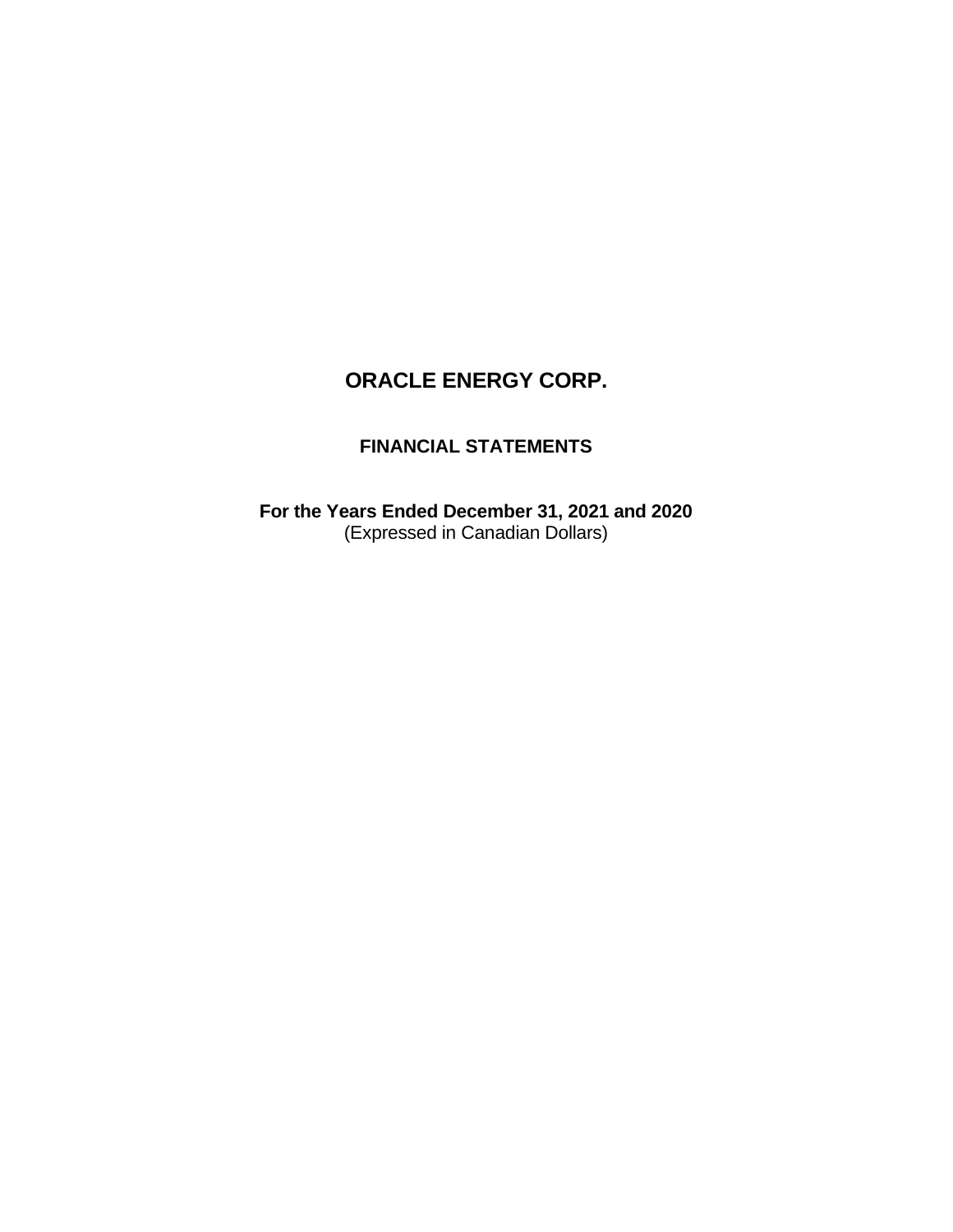

# **INDEPENDENT AUDITORS' REPORT**

# **TO THE SHAREHOLDERS OF ORACLE ENERGY CORP.**

### *Opinion*

We have audited the financial statements of Oracle Energy Corp. (the "Company"), which comprise:

- the statements of financial position as at December 31, 2021 and 2020;
- the statements of operations and comprehensive loss for the years then ended;
- the statements of cash flows for the years then ended;
- the statements of changes in equity (deficiency) for the years then ended; and
- the notes to the financial statements, including a summary of significant accounting policies.

In our opinion, the accompanying financial statements present fairly, in all material respects, the financial position of the Company as at December 31, 2021 and 2020, and its financial performance and its cash flows for the years then ended in accordance with International Financial Reporting Standards ("IFRS").

#### *Basis for Opinion*

We conducted our audits in accordance with Canadian generally accepted auditing standards. Our responsibilities under those standards are further described in the *Auditors' Responsibilities for the Audit of the Financial Statements* section of our report. We are independent of the Company in accordance with the ethical requirements that are relevant to our audit of the financial statements in Canada, and we have fulfilled our other ethical responsibilities in accordance with these requirements. We believe that the audit evidence we have obtained in our audits is sufficient and appropriate to provide a basis for our opinion.

#### *Material Uncertainty Related to Going Concern*

We draw attention to Note 1 in the financial statements, which indicates that the Company incurred a net loss of \$319,945 during the year ended December 31, 2021 and, as of that date, the Company has a deficit of \$27,386,157. As stated in Note 1, these events or conditions, along with other matters as set forth in Note 1, indicate that a material uncertainty exists that may cast significant doubt on the Company's ability to continue as a going concern. Our opinion is not modified in respect of this matter.

#### *Other Information*

Management is responsible for the other information. The other information comprises Management's Discussion and Analysis.

Our opinion on the financial statements does not cover the other information and we do not express any form of assurance conclusion thereon. In connection with our audit of the financial statements, our responsibility is to read the other information identified above and, in doing so, consider whether the other information is materially inconsistent with the financial statements or our knowledge obtained in the audit or otherwise appears to be materially misstated.

We obtained Management's Discussion and Analysis prior to the date of this auditors' report. If, based on the work we have performed, we conclude that there is a material misstatement of this other information, we are required to report that fact. We have nothing to report in this regard.

1

201 - 1825 Bowen Rd Nanaimo, BC V9S 1H1 T: 250 755 2111 F: 250 984 0886

Nanaimo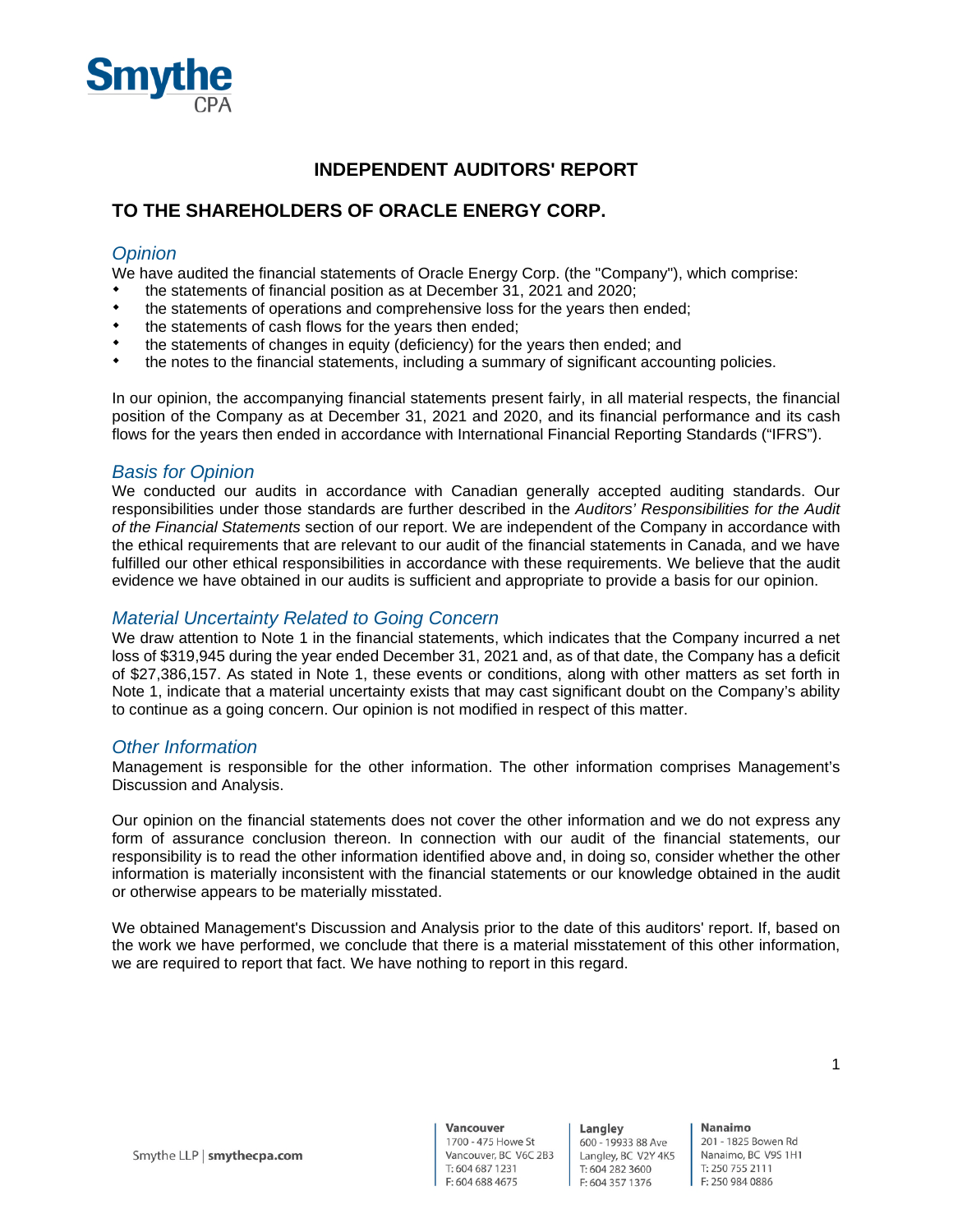

# *Responsibilities of Management and Those Charged with Governance for the Financial Statements*

Management is responsible for the preparation and fair presentation of the financial statements in accordance with IFRS, and for such internal control as management determines is necessary to enable the preparation of financial statements that are free from material misstatement, whether due to fraud or error.

In preparing the financial statements, management is responsible for assessing the Company's ability to continue as a going concern, disclosing, as applicable, matters related to going concern and using the going concern basis of accounting unless management either intends to liquidate the Company or to cease operations, or has no realistic alternative but to do so.

Those charged with governance are responsible for overseeing the Company's financial reporting process.

### *Auditors' Responsibilities for the Audit of the Financial Statements*

Our objectives are to obtain reasonable assurance about whether the financial statements as a whole are free from material misstatement, whether due to fraud or error, and to issue an auditors' report that includes our opinion. Reasonable assurance is a high level of assurance, but is not a guarantee that an audit conducted in accordance with Canadian generally accepted auditing standards will always detect a material misstatement when it exists. Misstatements can arise from fraud or error and are considered material if, individually or in the aggregate, they could reasonably be expected to influence the economic decisions of users taken on the basis of these financial statements. As part of an audit in accordance with Canadian generally accepted auditing standards, we exercise professional judgment and maintain professional skepticism throughout the audit. We also:

- Identify and assess the risks of material misstatement of the financial statements, whether due to fraud or error, design and perform audit procedures responsive to those risks, and obtain audit evidence that is sufficient and appropriate to provide a basis for our opinion. The risk of not detecting a material misstatement resulting from fraud is higher than for one resulting from error, as fraud may involve collusion, forgery, intentional omissions, misrepresentations, or the override of internal control.
- Obtain an understanding of internal control relevant to the audit in order to design audit procedures that are appropriate in the circumstances, but not for the purpose of expressing an opinion on the effectiveness of the Company's internal control.
- Evaluate the appropriateness of accounting policies used and the reasonableness of accounting estimates and related disclosures made by management.
- Conclude on the appropriateness of management's use of the going concern basis of accounting and, based on the audit evidence obtained, whether a material uncertainty exists related to events or conditions that may cast significant doubt on the Company's ability to continue as a going concern. If we conclude that a material uncertainty exists, we are required to draw attention in our auditors' report to the related disclosures in the financial statements or, if such disclosures are inadequate, to modify our opinion. Our conclusions are based on the audit evidence obtained up to the date of our auditors' report. However, future events or conditions may cause the Company to cease to continue as a going concern.
- Evaluate the overall presentation, structure, and content of the financial statements, including the disclosures, and whether the financial statements represent the underlying transactions and events in a manner that achieves fair presentation.

Langley 600 - 19933 88 Ave Langley, BC V2Y 4K5 T: 604 282 3600 F: 604 357 1376

Nanaimo 201 - 1825 Bowen Rd Nanaimo, BC V9S 1H1 T: 250 755 2111 F: 250 984 0886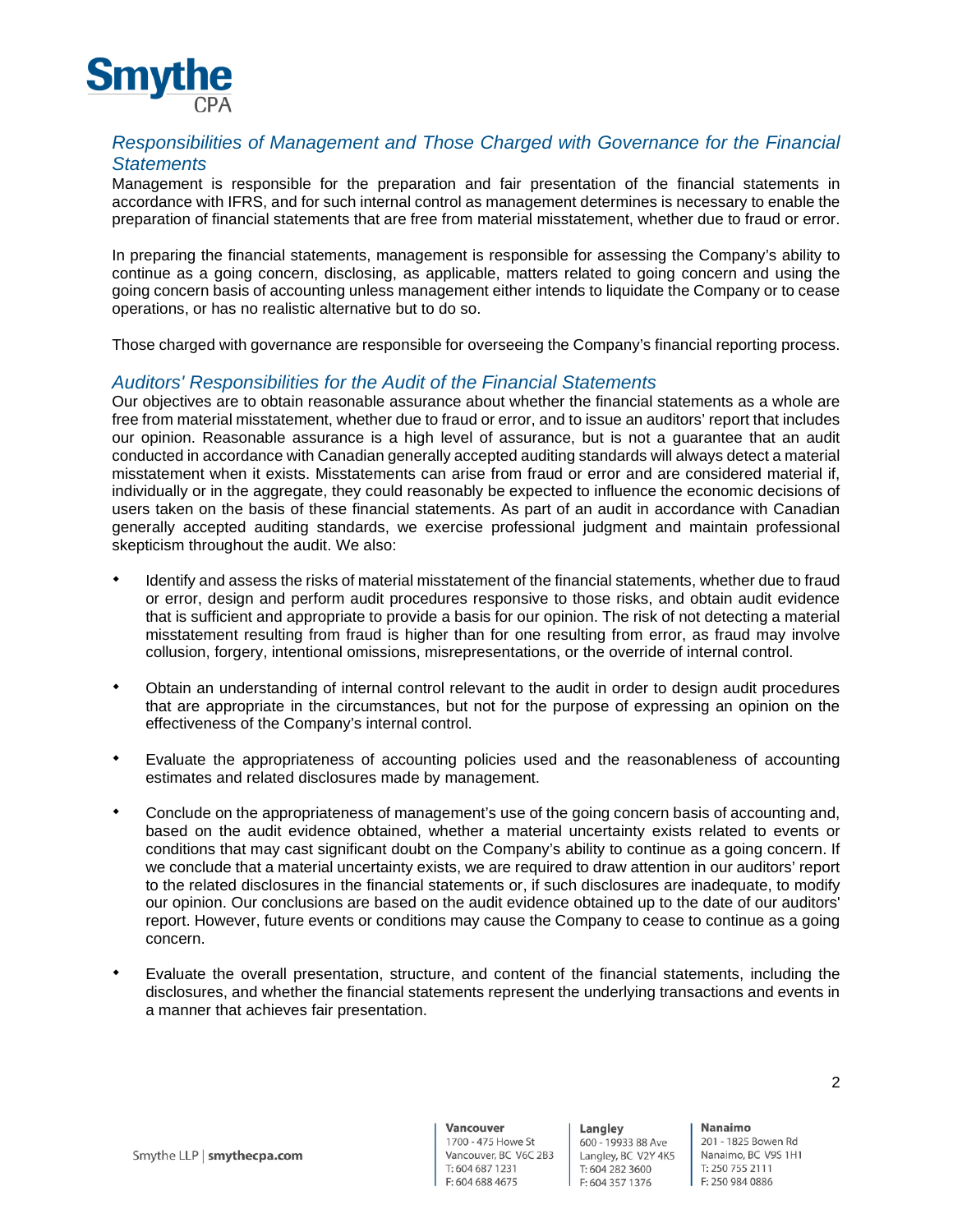

We communicate with those charged with governance regarding, among other matters, the planned scope and timing of the audit and significant audit findings, including any significant deficiencies in internal control that we identify during our audit.

We also provide those charged with governance with a statement that we have complied with relevant ethical requirements regarding independence, and to communicate with them all relationships and other matters that may reasonably be thought to bear on our independence, and where applicable, related safeguards.

The engagement partner on the audit resulting in this independent auditors' report Kevin Kwan.

Smythe LLP

Chartered Professional Accountants Vancouver, British Columbia April 5, 2022

Langley 600 - 19933 88 Ave Langley, BC V2Y 4K5 T: 604 282 3600 F: 604 357 1376

Nanaimo 201 - 1825 Bowen Rd Nanaimo, BC V9S 1H1 T: 250 755 2111 F: 250 984 0886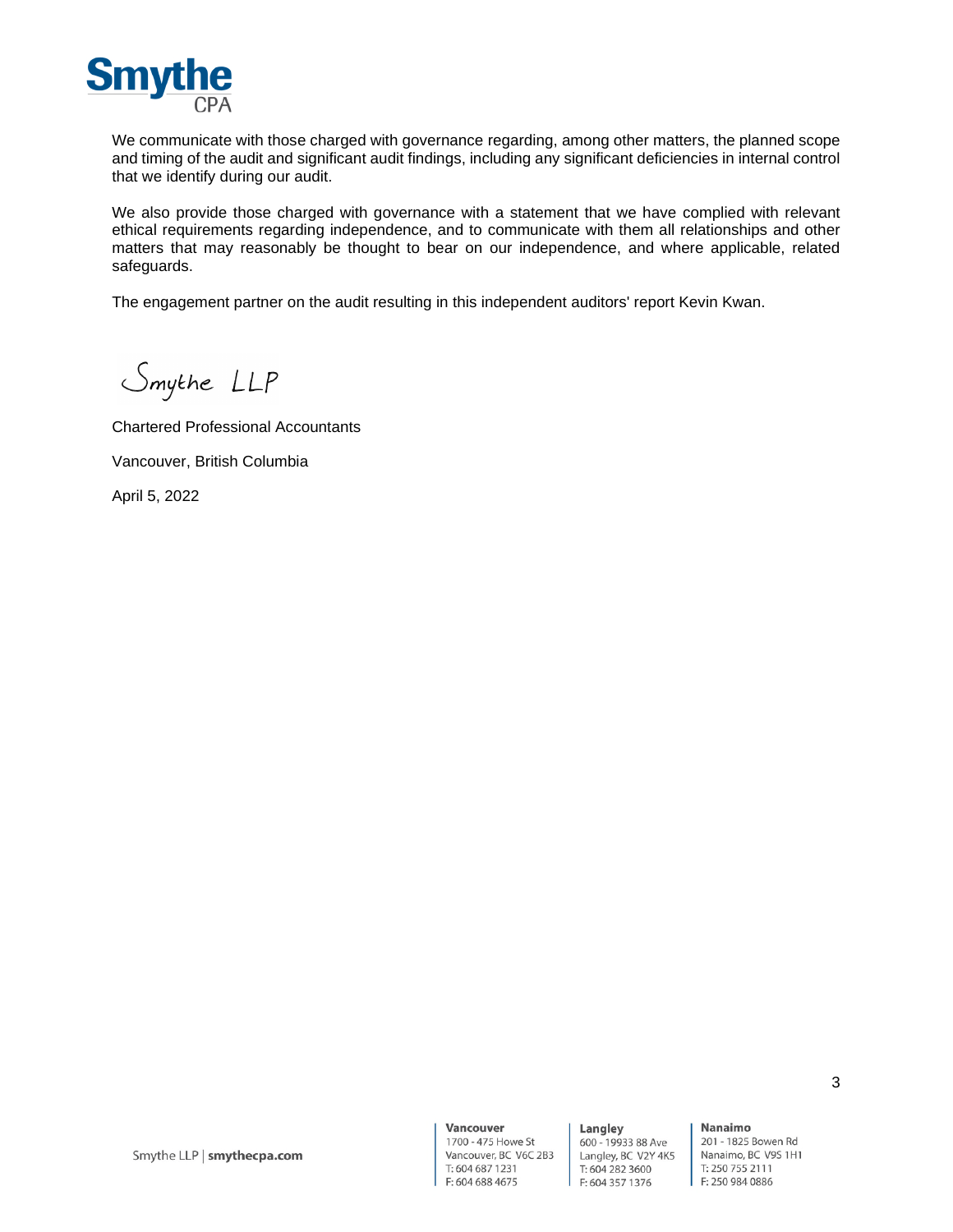# **STATEMENTS OF FINANCIAL POSITION**

**(Expressed in Canadian Dollars)** 

|                                                                                                                                           |                         | <b>DECEMBER 31</b> |                                                     |    |                                                       |
|-------------------------------------------------------------------------------------------------------------------------------------------|-------------------------|--------------------|-----------------------------------------------------|----|-------------------------------------------------------|
|                                                                                                                                           | <b>Note</b>             |                    | 2021                                                |    | 2020                                                  |
| <b>ASSETS</b>                                                                                                                             |                         |                    |                                                     |    |                                                       |
| <b>Current</b><br>Cash<br>Amounts receivable<br>Notes receivable                                                                          | $\overline{\mathbf{4}}$ | \$                 | 503,525<br>5,205<br>10,000                          | \$ | 40,324<br>164                                         |
| <b>Total Assets</b>                                                                                                                       |                         | \$                 | 518,730                                             | \$ | 40,488                                                |
| <b>LIABILITIES</b>                                                                                                                        |                         |                    |                                                     |    |                                                       |
| <b>Current</b><br>Accounts payable and accrued liabilities<br>Notes payable<br>Due to related parties<br><b>Total current liabilities</b> | 5<br>$6\phantom{1}6$    | \$                 | 166,262<br>45,283<br>55,206<br>266,751              | \$ | 205,652<br>70,896<br>62,569<br>339,117                |
| Notes payable<br><b>Total liabilities</b>                                                                                                 | 5,6                     |                    | 233,425<br>500,176                                  |    | 304,912<br>644,029                                    |
| <b>EQUITY (DEFICIENCY)</b>                                                                                                                |                         |                    |                                                     |    |                                                       |
| <b>Share capital</b><br><b>Reserves</b><br><b>Deficit</b><br><b>Total equity (deficiency)</b>                                             | $\overline{7}$          |                    | 22,426,336<br>4,978,375<br>(27, 386, 157)<br>18,554 |    | 21,930,458<br>4,532,213<br>(27,066,212)<br>(603, 541) |
| <b>Total liabilities and equity (deficiency)</b>                                                                                          |                         | \$                 | 518,730                                             | \$ | 40,488                                                |

These financial statements were authorized for issuance by the Board of Directors on April 5, 2022. They are signed on behalf of the Board of Directors by:

| $U$ urrie"<br>"<br>∟oren | ∟adner″<br>James I |
|--------------------------|--------------------|
| Jirector                 | n Jirector         |

The accompanying notes are an integral part of these financial statements.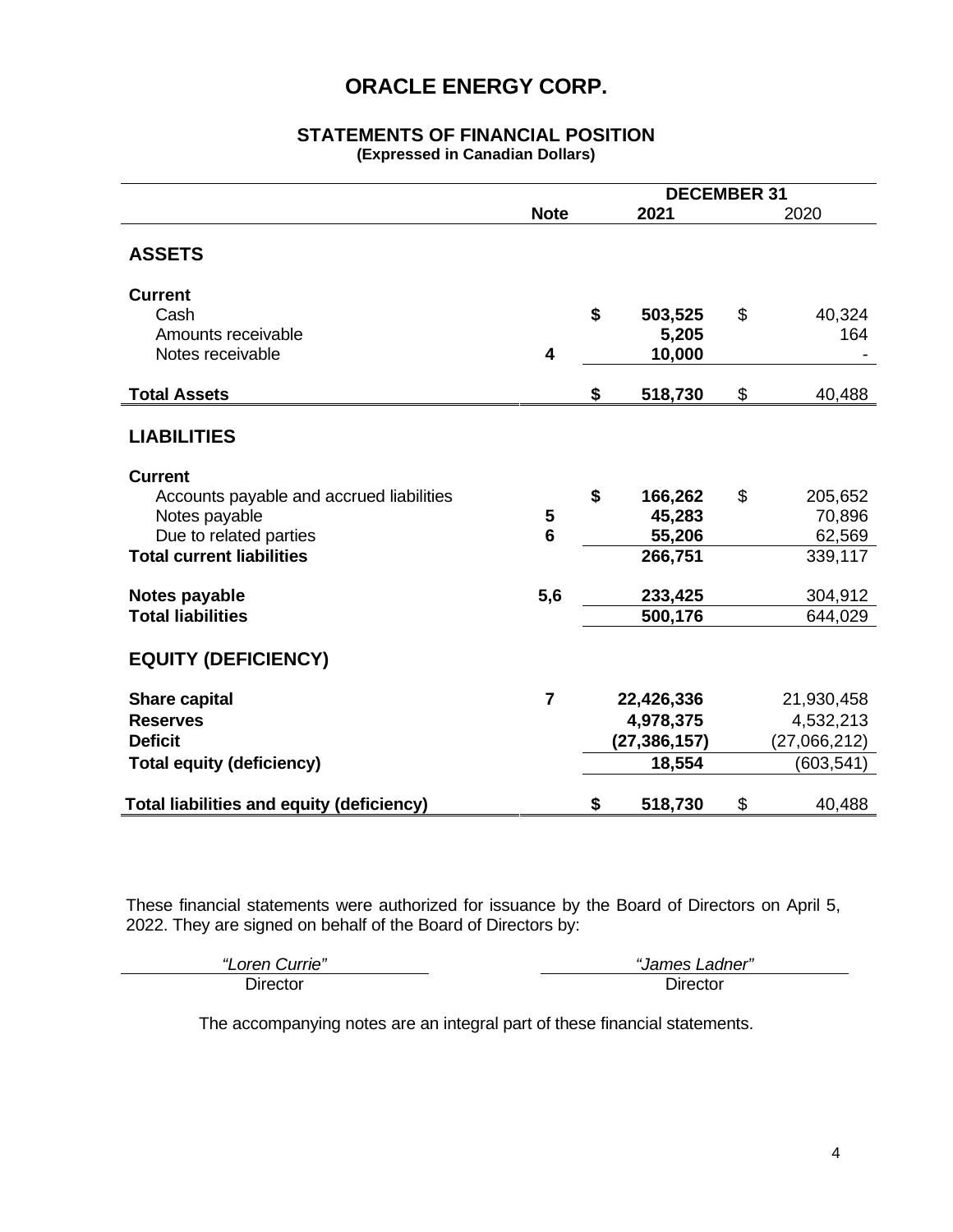|                                                                                                 | <b>YEARS ENDED</b><br><b>DECEMBER 31</b> |            |    |            |
|-------------------------------------------------------------------------------------------------|------------------------------------------|------------|----|------------|
|                                                                                                 |                                          | 2021       |    | 2020       |
| <b>Expenses</b>                                                                                 |                                          |            |    |            |
| Advertising and communications                                                                  | \$                                       | 2,532      | \$ | 845        |
| Accretion (Note 5)                                                                              |                                          | 17,938     |    | 1,164      |
| Bank charges and interest                                                                       |                                          | 772        |    | 712        |
| Consulting (Note 6)                                                                             |                                          | 217,500    |    |            |
| Foreign exchange loss (gain)                                                                    |                                          | 22         |    | (469)      |
| Office                                                                                          |                                          | 16,324     |    | 5,838      |
| Professional fees (Note 6)                                                                      |                                          | 45,540     |    | 41,920     |
| Regulatory and listing fees                                                                     |                                          | 10,022     |    | 7,979      |
| Salaries and benefits (Note 6)                                                                  |                                          | 16,082     |    | 15,000     |
| Transfer agent fees                                                                             |                                          | 16,196     |    | 3,421      |
|                                                                                                 |                                          | 342,928    |    | 76,410     |
| Loss before other income (loss)                                                                 |                                          | (342,928)  |    | (76,410)   |
| Other income (loss)<br><b>Gain on debt settlement</b><br>Gain on write-down of accounts payable |                                          | 22,983     |    | 38,929     |
| Loss on write-down of exploration and evaluation<br>assets                                      |                                          |            |    | (15,442)   |
|                                                                                                 |                                          | 22,983     |    | 23,487     |
| Net loss and comprehensive loss for the year                                                    | \$                                       | (319, 945) | \$ | (52,923)   |
| Basic and diluted loss per share                                                                | \$                                       | (0.02)     | \$ | (0.00)     |
| <b>Weighted Average Number Of Common Shares</b><br>Outstanding <sup>(1)</sup>                   |                                          | 16,532,980 |    | 13,464,487 |

### **STATEMENTS OF OPERATIONS AND COMPREHENSIVE LOSS (Expressed in Canadian Dollars)**

(1) On June 17, 2021, the Company announced the completion of a share consolidation on a 5:1 basis. The Basic and Diluted Loss Per Share and the Weighted Average Number of Common Shares Outstanding has been retroactively restated to reflect the results of the share consolidation.

The accompanying notes are an integral part of these financial statements.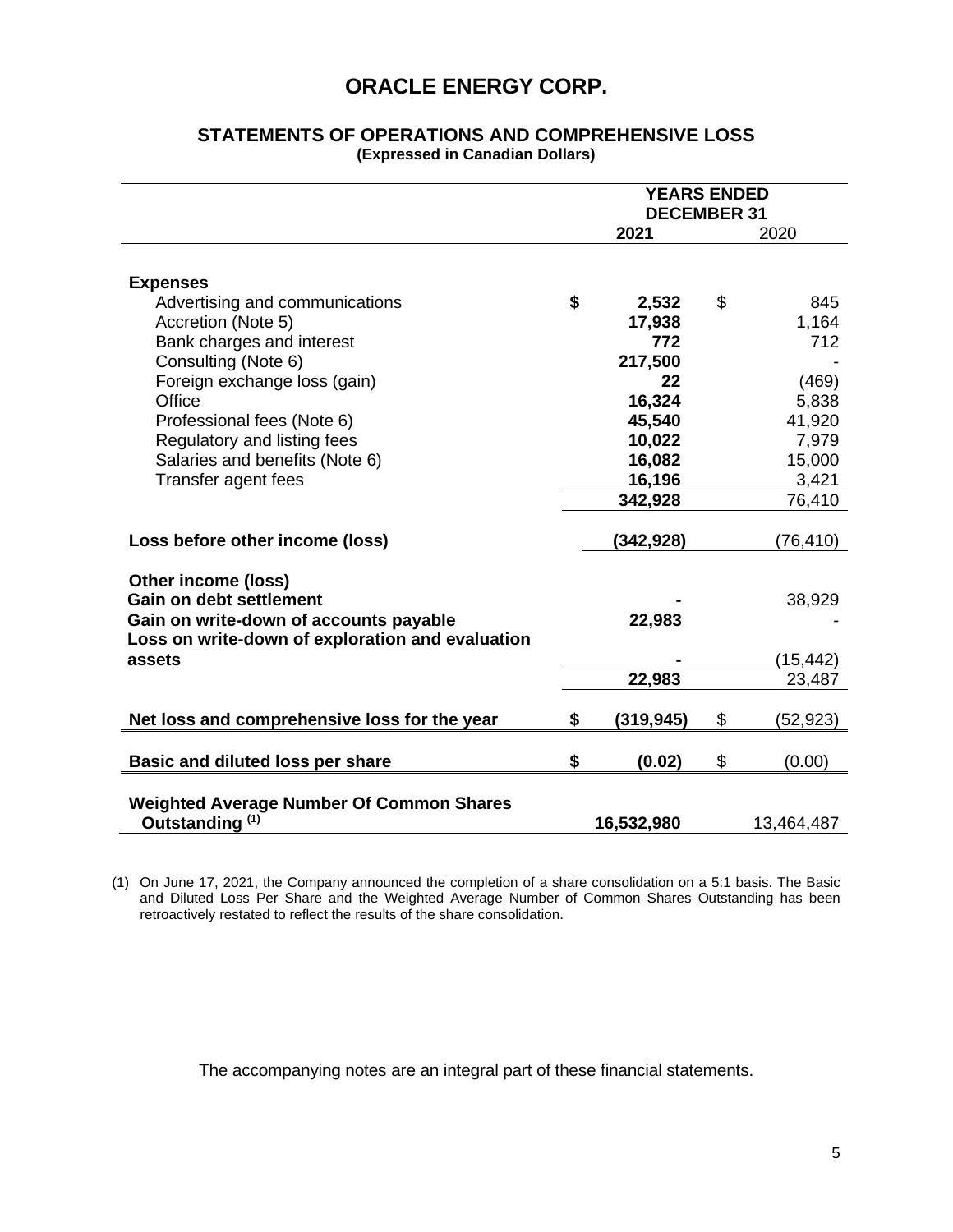#### **STATEMENTS OF CASH FLOWS (Expressed in Canadian Dollars)**

|                                                                                                                       | <b>YEARS ENDED</b><br><b>DECEMBER 31</b> |                        |    |                    |
|-----------------------------------------------------------------------------------------------------------------------|------------------------------------------|------------------------|----|--------------------|
|                                                                                                                       |                                          | 2021                   |    | 2020               |
| Cash flows provided by (used for):<br><b>Operating activities</b>                                                     |                                          |                        |    |                    |
| Net loss for the year<br>Items not affecting cash:                                                                    | \$                                       | $(319, 945)$ \$        |    | (52, 923)          |
| Accretion<br>Foreign exchange                                                                                         |                                          | 17,938<br>(64)         |    | 1,164              |
| Gain on debt settlement<br>Gain on write-down of accounts payable<br>Loss on write-down of exploration and evaluation |                                          | (22, 983)              |    | (38, 929)          |
| assets<br>Net change in non-cash working capital items:                                                               |                                          |                        |    | 15,442             |
| Amounts receivable<br>Notes receivable                                                                                |                                          | (5,041)<br>(10,000)    |    | (164)              |
| Accounts payable and accrued liabilities<br>Due to related parties                                                    |                                          | (16, 407)<br>(7, 363)  |    | (31,200)<br>73,817 |
| <b>Financing activity</b>                                                                                             |                                          | (363, 865)             |    | (32, 793)          |
| Proceeds from shares issued for cash (Note 8)<br>Share issue costs                                                    |                                          | 1,000,000<br>(57, 960) |    |                    |
| Cash received from notes payable<br>Repayment of notes payable                                                        |                                          | 2,000<br>(116, 974)    |    | 63,000             |
|                                                                                                                       |                                          | 827,066                |    | 63,000             |
| Net increase in cash                                                                                                  |                                          | 463,201                |    | 30,207             |
| Cash, beginning of year                                                                                               |                                          | 40,324                 |    | 10,117             |
| Cash, end of year                                                                                                     | \$                                       | 503,525                | \$ | 40,324             |

The accompanying notes are an integral part of these financial statements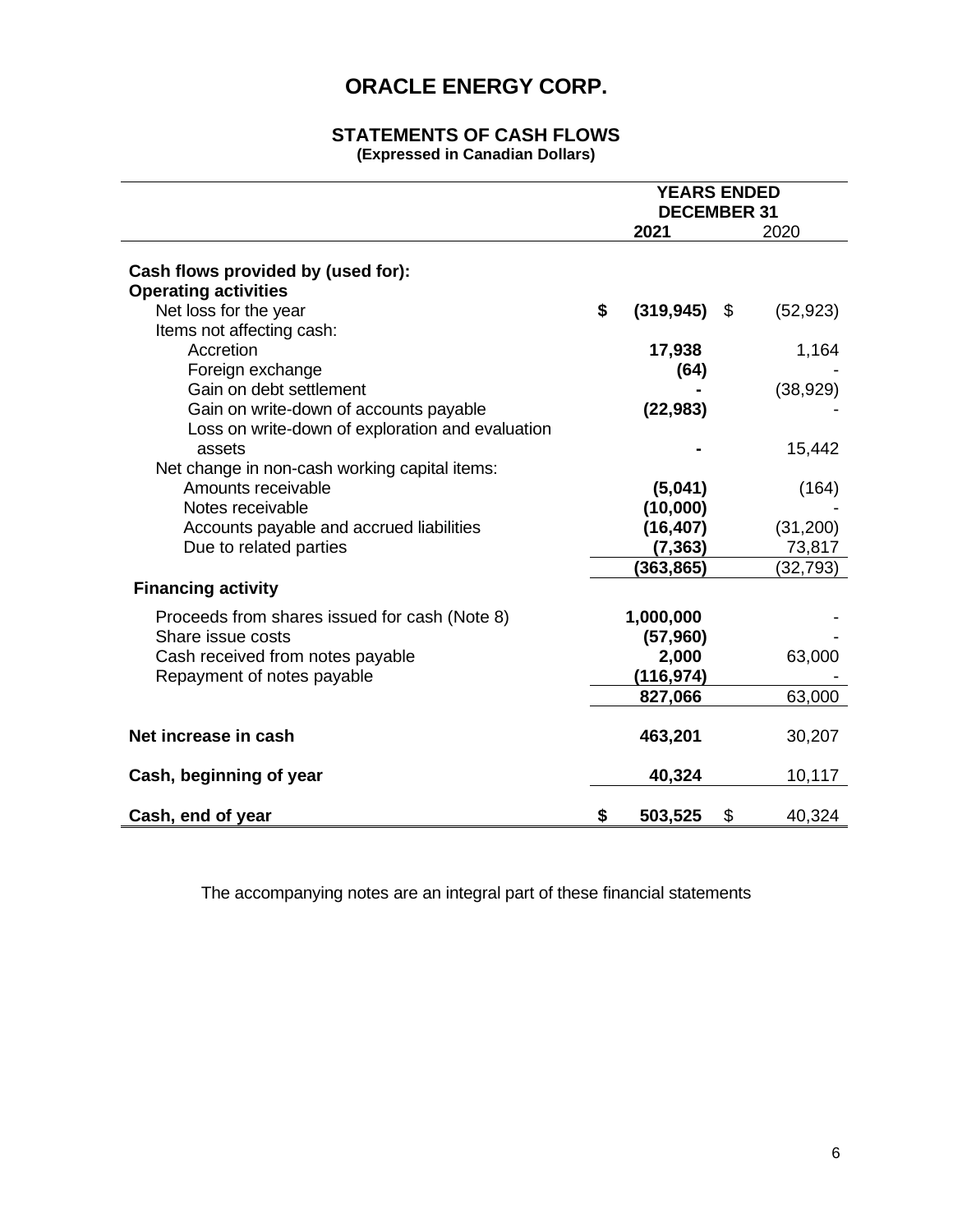### **STATEMENTS OF CHANGES IN EQUITY (DEFICIENCY) (Expressed in Canadian Dollars)**

# **FOR THE YEARS ENDED DECEMBER 31, 2021 AND 2020**

|                                     | <b>NUMBER (1)</b>        | <b>AMOUNT</b>    | <b>RESERVES</b>       | <b>DEFICIT</b> |    | <b>TOTAL EQUITY</b><br>(DEFICIENCY) |
|-------------------------------------|--------------------------|------------------|-----------------------|----------------|----|-------------------------------------|
| Balance, December 31, 2019          | 13,464,487               | 21,930,458<br>\$ | \$<br>4,532,213<br>\$ | (27,013,289)   | \$ | (550, 618)                          |
| Net loss for the year               |                          |                  |                       | (52, 923)      |    | (52, 923)                           |
| Balance, December 31, 2020          | 13,464,487               | 21,930,458       | 4,532,213             | (27,066,212)   |    | (603, 541)                          |
| Shares issued in private placements | 10,000,000               | 1,000,000        |                       |                |    | 1,000,000                           |
| Share issue costs                   |                          | (57,960)         |                       |                |    | (57,960)                            |
| Fair value of warrants issued       |                          | (379, 604)       | 379,604               |                |    |                                     |
| Fair value of agent warrants issued |                          | (66, 558)        | 66,558                |                |    |                                     |
| Net loss for the year               | $\overline{\phantom{a}}$ |                  |                       | (319, 945)     |    | (319, 945)                          |
| Balance, December 31, 2021          | 23,464,487               | 22,426,336<br>S  | 4,978,375             | (27, 386, 157) | S  | 18,554                              |

**SHARE CAPITAL**

 $^{(1)}$  On June 17, 2021, the Company announced the completion of a share consolidation on a 5:1 basis. The Number of shares outstanding has been retroactively restated to reflect the results of the share consolidation.

The accompanying notes are an integral part of these financial statements.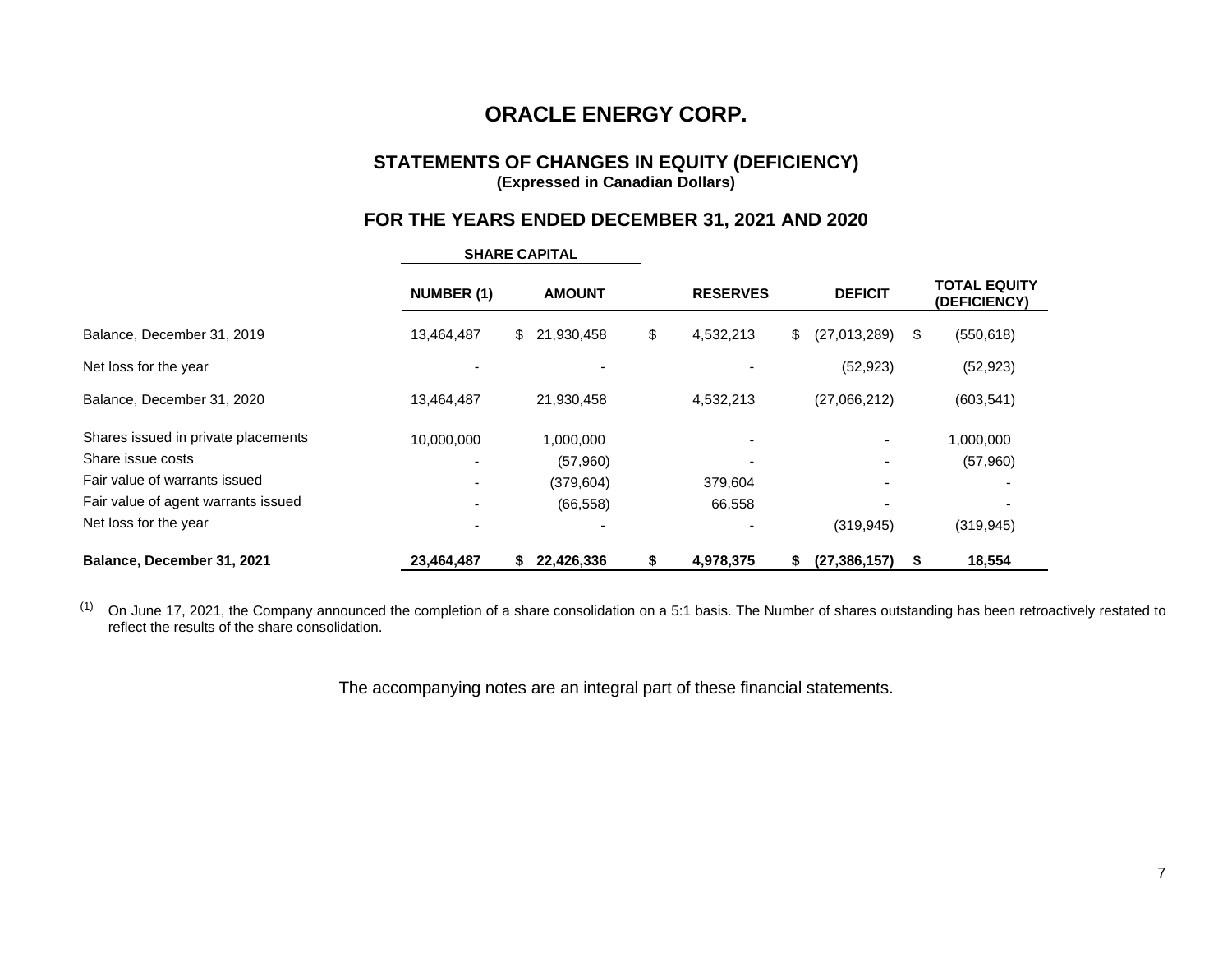### **1. CORPORATE INFORMATION AND CONTINUANCE OF OPERATIONS**

Oracle Energy Corp. (the "Company") was incorporated on October 2, 1985 under the Business Corporations Act of British Columbia and is in the business of acquiring, exploring and evaluating oil and gas properties and developing these properties further or disposing of them when the evaluation is completed.

The address of the Company, the principal place of business and the registered and records office is located at Suite 1500 – 1040 West Georgia Street, Vancouver, British Columbia, Canada.

To date, the Company has not earned significant revenues. During the year ended December 31, 2021, the Company recorded net loss of \$319,945 (2020 - \$52,923) and as of that date, the Company's working capital is \$251,979 (2020 - working capital deficiency of \$298,629). As at December 31, 2021, the Company has an accumulated deficit of \$27,386,157 (2020 - \$27,066,212). The Company's operations are primarily funded with debt or equity financing, which is dependent upon many external factors and may be difficult to raise when required. The Company does not have sufficient cash to fund current operations, amounts payable, or amounts required to complete planned acquisitions and will require additional funding, which if not raised, may result in the delay, postponement or curtailment of some of its activities.

On March 11, 2020, the World Health Organization declared COVID-19 a global pandemic. Governments worldwide have enacted emergency measures to combat the spread of the virus. These measures, which include the implementation of travel bans, self-imposed quarantine periods and physical distancing, have caused material disruption to business globally resulting in an economic slowdown. Global equity markets have experienced significant volatility and weakness making it difficult to raise capital in the public markets. As at December 31, 2021, the Company does not have any operations impacted by COVID-19. It is not possible at this time for the Company to predict the duration or magnitude of the adverse results of the outbreak nor its effects on the Company's business or operations.

These financial statements have been prepared on the basis of accounting principles applicable to a going concern, which assume the realization of assets and discharge of liabilities in the normal course of business. However, the above factors may cast significant doubt on the use of the going concern basis of accounting used in the preparation of these financial statements. These financial statements do not give effect to adjustments that would be necessary should the Company not be able to continue as a going concern. Such adjustments could be material.

# **2. BASIS OF PRESENTATION**

a) Statement of Compliance

The financial statements of the Company for the years ending December 31, 2021 and 2020 have been prepared in accordance with International Financial Reporting Standards ("IFRS"), as issued by the International Accounting Standards Board ("IASB") and the interpretations of the International Financial Reporting Interpretations Committee ("IFRIC").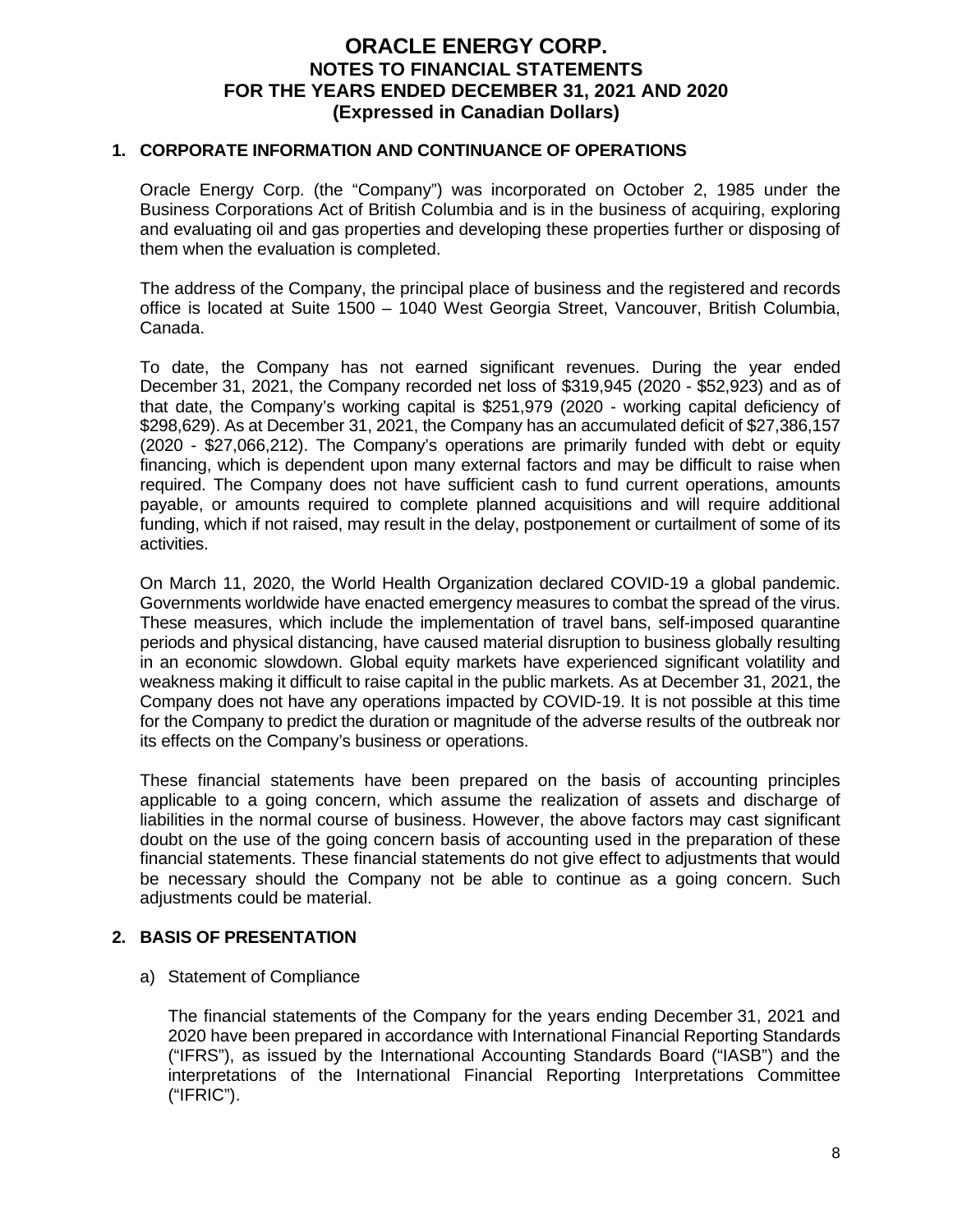# **2. BASIS OF PRESENTATION (continued)**

b) Basis of Preparation

These financial statements have been prepared on a historical cost basis except for financial instruments that have been measured at fair value. In addition, these financial statements have been prepared using the accrual basis of accounting, except for cash flow information.

c) Presentation and Functional Currency

The presentation and functional currency of the Company and its subsidiaries is the Canadian dollar.

Transactions in currencies other than the functional currency are recorded at the rates of exchange prevailing on the dates of the transactions. At each financial position reporting date, monetary assets and liabilities that are denominated in foreign currencies are translated at the rates prevailing at the date of the statement of financial position. Nonmonetary items that are measured in terms of historical cost in a foreign currency are not retranslated.

d) Significant Accounting Judgments and Estimates

The preparation of these financial statements requires management to make estimates and assumptions that affect the reported amounts of assets and liabilities at the date of the financial statements and reported amounts of expenses during the reporting period. Actual outcomes could differ from these estimates. The financial statements include estimates which, by their nature, are uncertain. The impacts of such estimates are pervasive throughout the financial statements and may require accounting adjustments based on future occurrences. Revisions to accounting estimates are recognized in the period in which the estimate is revised and may affect both the period of revision and future periods.

Elements of these financial statements subject to material estimation uncertainty include:

#### Fair value measurements

In the preparation of these financial statements, management has estimated the fair value of financial instruments, for which there are no active markets. The fair value estimates are based on the best available information and experience of management. Future events or changes in circumstances may materially impact these estimates used in valuing assets and liabilities at year end.

Significant judgments about the future and other sources of estimation uncertainty that management has made at the reporting date that could result in a material adjustment to the carrying amounts of assets and liabilities, in the event that actual results differ from assumptions made, relate to, but are not limited to, the following: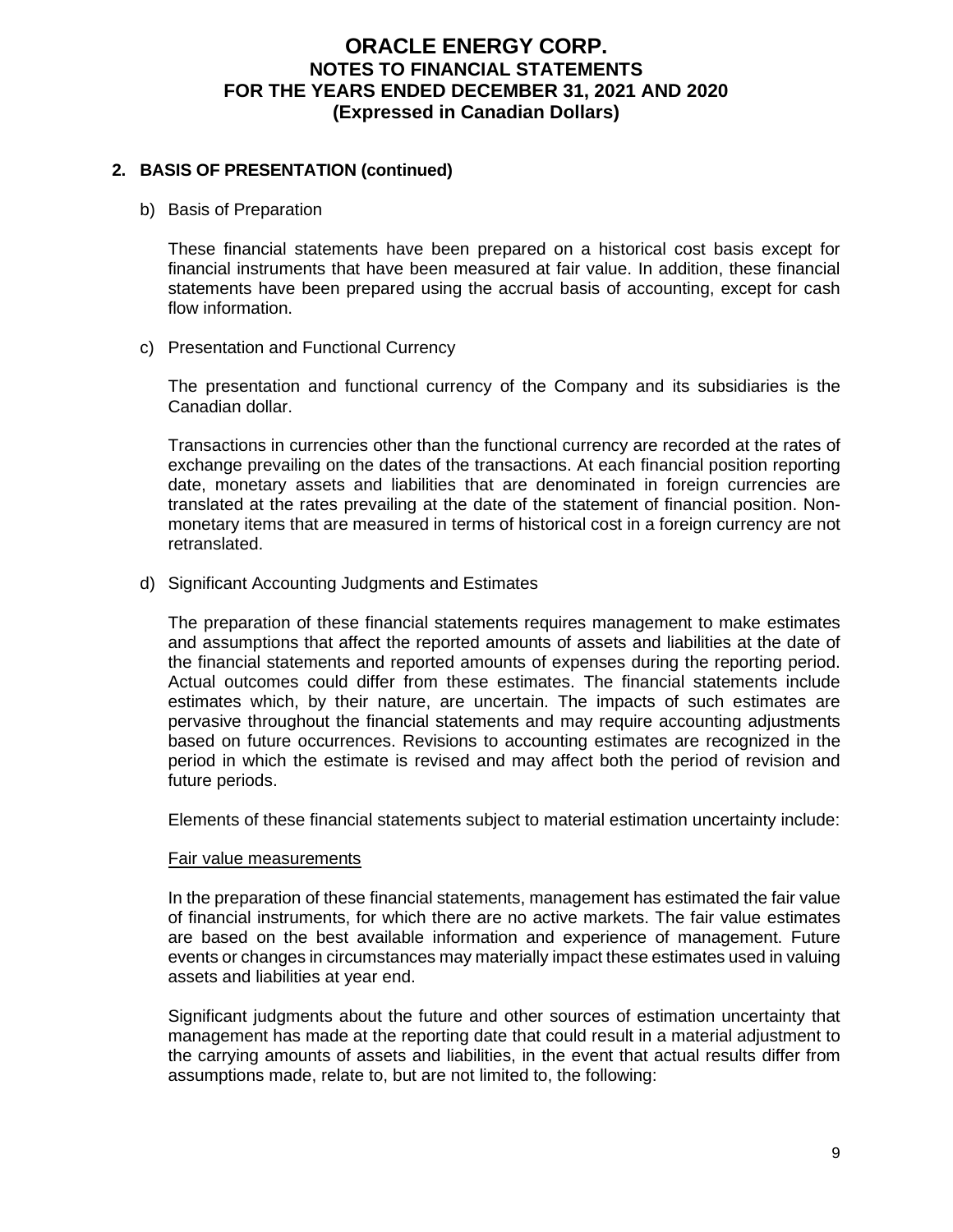# **2. BASIS OF PRESENTATION (continued)**

d) Significant Accounting Judgments and Estimates (continued)

### Fair value measurements (continued)

*i) Going concern assessment:* 

Management assesses the Company's ability to continue as a going concern at each reporting date, using all quantitative and qualitative information available. This assessment, by its nature, relies on estimates of future cash flows and other future events (as discussed in Note 1), whose subsequent changes could materially impact the validity of such an assessment.

*ii) Consideration of exploration and evaluation asset impairment criteria:* 

Assets or cash-generating units ("CGUs") are evaluated at each reporting date to determine whether there are any indications of impairment. The Company considers both internal and external sources of information when making the assessment of whether there are indications of impairment for the Company's exploration and evaluation assets.

Significant judgment is required when determining whether facts and circumstances suggest that the carrying amount of exploration and evaluation assets may exceed its recoverable amount. The retention of regulatory permits and licenses, the Company's ability to obtain financing for exploration and development activities and its future plans on the exploration and evaluation assets, current and future metal prices, and market sentiment are all factors considered by the Company.

In respect of the carrying value of exploration and evaluation assets recorded on the statements of financial position, management has determined that it continues to be appropriately recorded, as there has been no obsolescence or physical damage to the assets and there are no indications that the value of the assets have declined more than what is expected from the passage of time or normal use.

*iii) Deferred income tax asset valuation allowances:* 

The Company calculates deferred income taxes based upon temporary differences between the assets and liabilities that are reported in its financial statements and their tax bases as deferred tax assets or liabilities, when applicable, as determined under applicable tax legislation.

The future realization of deferred tax assets can be affected by many factors, including current and future economic conditions, net realizable fair market value, and can either be increased or decreased where, in the view of management, such change is warranted. No deferred tax assets have been deemed probable to date.

*iv) Discounting of long-term debt and note payable:* 

The discounting of long-term notes payable involves estimates in determining the discount rate used by the Company and the estimated timing of the repayments as indicated in Note 6.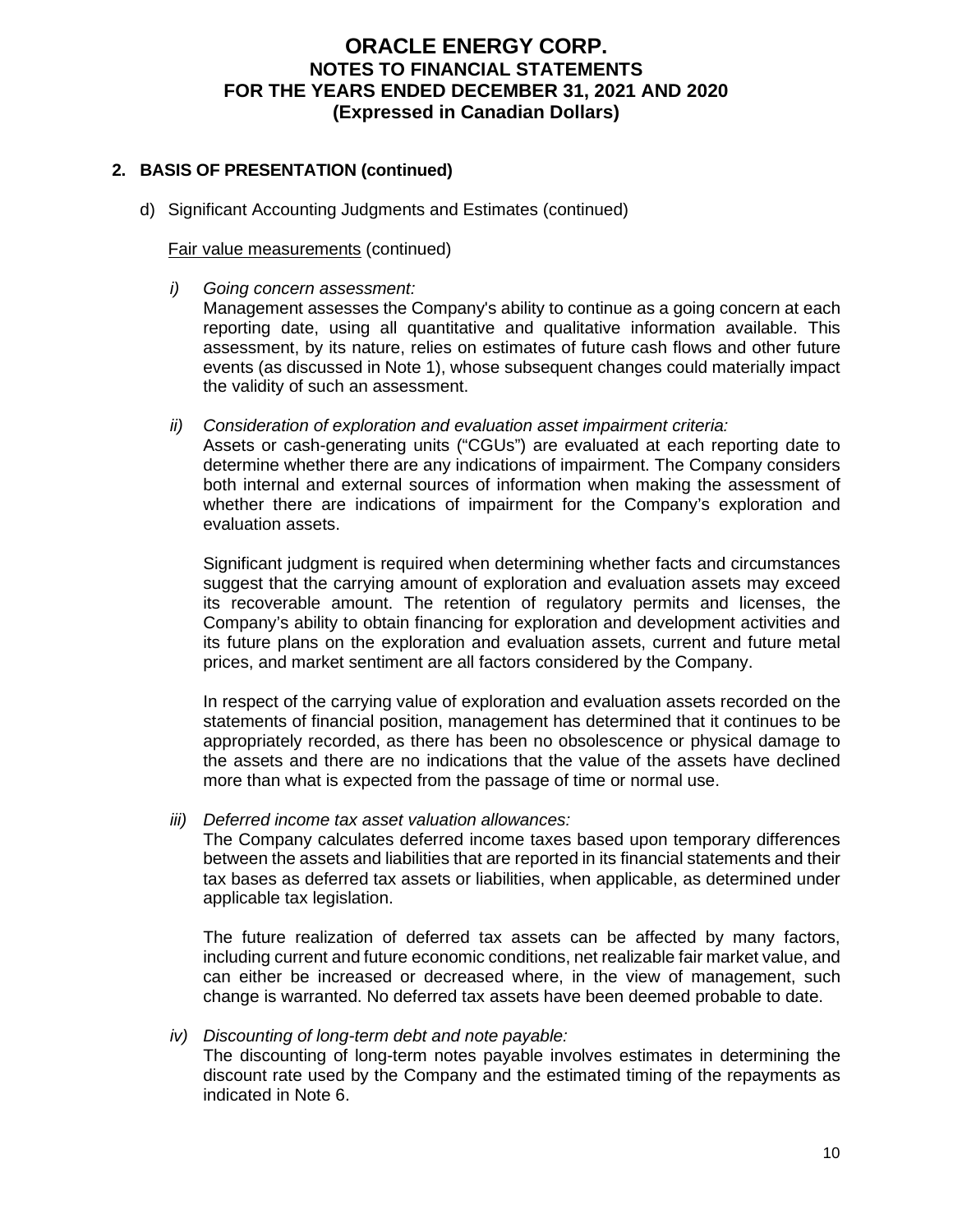# **2. BASIS OF PRESENTATION (continued)**

d) Significant Accounting Judgments and Estimates (continued)

### Fair value measurements (continued)

- *v) Share based payments and valuation of equity instruments:* 
	- The fair value of equity instruments is subject to the limitations of the Black-Scholes option pricing model, as well as other pricing models such as the Geske option pricing model for equity instruments involving compound options that incorporate market data and involve uncertainty in estimates used by management in the assumptions. Because option pricing models require inputs of highly subjective assumptions, including the volatility of share prices, changes in subjective input assumptions can materially affect the fair value estimate.

# **3. SUMMARY OF SIGNIFICANT ACCOUNTING POLICIES**

a) Financial Instruments

The following is the Company's accounting policy for financial instruments under IFRS 9:

| <b>Financial instrument</b> | <b>Classification</b> |
|-----------------------------|-----------------------|
| Cash                        | <b>FVTPL</b>          |
| Amounts receivable          | Amortized cost        |
| Accounts payable            | Amortized cost        |
| Due to related parties      | Amortized cost        |
| Notes payable               | Amortized cost        |

#### **Financial assets**

The Company classifies its financial assets into the following categories, depending on the purpose for which the asset was acquired. Management determines the classification of its financial assets at initial recognition.

# *Amortized cost*

Amortized cost are those assets which are held within a business whose objective is to hold financial assets to collect contractual cash flows, and the terms of the financial assets must provide on specified dates cashflows solely through the collection of principal and interest.

# *Fair value through other comprehensive income ("FVOCI")*

FVOCI assets are those assets which are held within a business whose objective is achieved by both collecting contractual cash flows and selling financial assets, and the contractual terms of the financial assets give rise on specified dates to cash flows solely through the collection of principal and interest.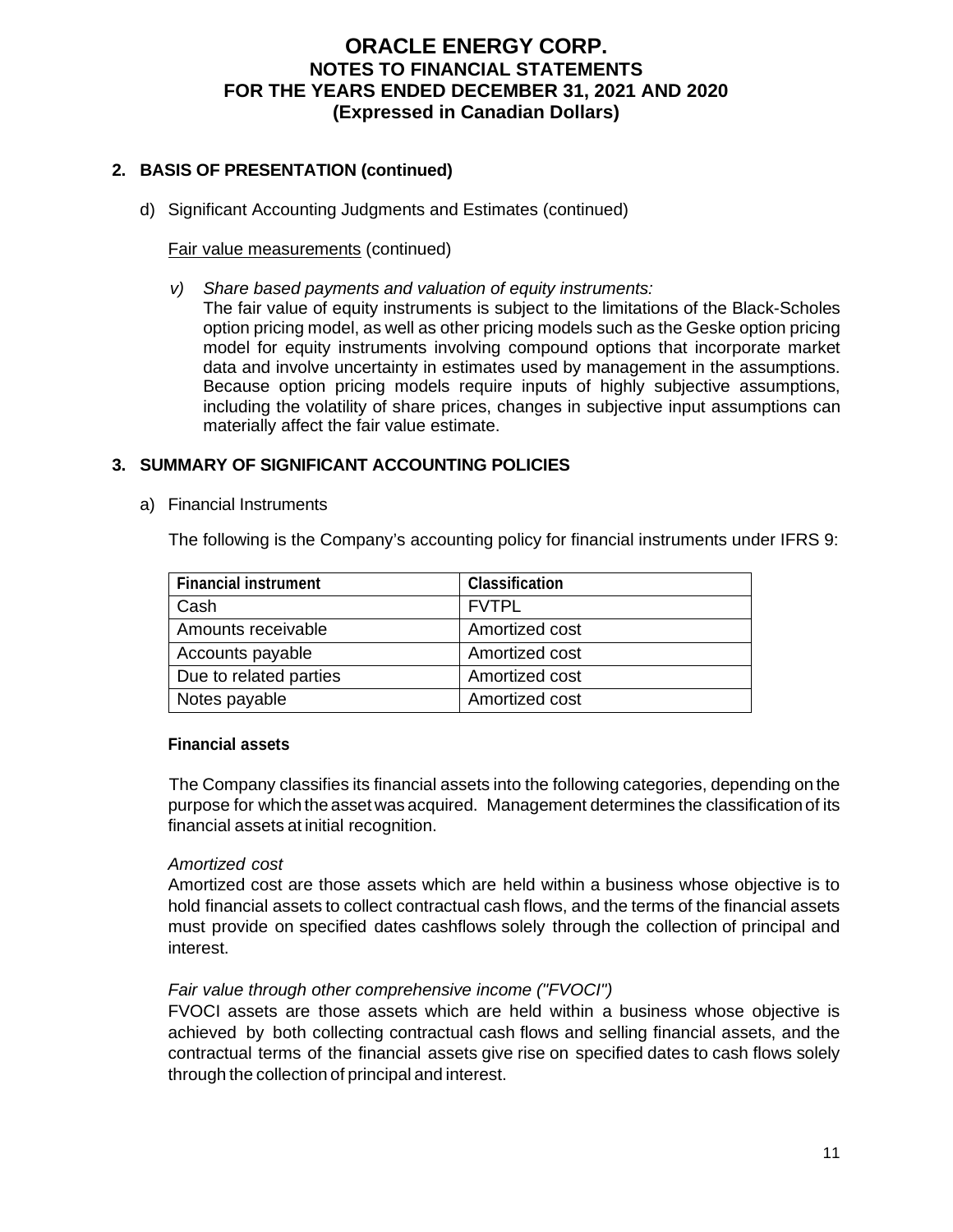### **3. SUMMARY OF SIGNIFICANT ACCOUNTING POLICIES (continued)**

#### a) Financial Instruments (continued)

### **Financial assets (continued)**

#### *Fair value through profit or loss ("FVTPL")*

A financial asset shall be measured at fair value through profit or loss unless it is measured at amortized cost or FVOCI. The Company may, however, make the irrevocable option to classify particular investments as FVTPL.

All financial instruments are initially recognized at fair value on the statement of financial position. Subsequent measurement of financial instruments is based on their classification. Financial assets and liabilities classified at FVTPL are measured at fair value with changes in those fair values recognized in the statement of operations and comprehensive loss for the year. Financial assets classified at amortized cost are measured at amortized cost using the effective interest method.

Financial assets are derecognized when the contractual rights to the cash flows from the financial asset expire or when the contractual rights to those assets are transferred.

#### **Financial liabilities**

Management determines the classification of its financial liabilities at initial recognition.

#### *Amortized cost*

The Company classifies all financial liabilities as subsequently measured at amortized cost using the effective interest method, except for financial liabilities carried at FVTPL and certain other exceptions.

Financial liabilities are classified as current liabilities if payment is due within one year or less. If not, they are presented as non-current liabilities.

b) Cash and Cash Equivalents

Cash and cash equivalents are comprised of cash at banks and on hand and short-term investments with maturities of three months or less from the date of acquisition. As at December 31, 2021 and 2020, the Company did not have any cash equivalents.

#### c) Exploration and Evaluation Assets

Costs incurred prior to obtaining the legal rights to explore a property are recognized as an expense in the period in which they are incurred. Acquisition of undeveloped oil and gas leases are initially capitalized as intangible exploration and evaluation assets and are expensed in net income/loss upon the expiration of the lease, impairment of the lease or management's determination that no further exploration or evaluation activities are planned on the leased property, whichever comes first. Properties that are subsequently found to have proved reserves are transferred to property, plant, and equipment.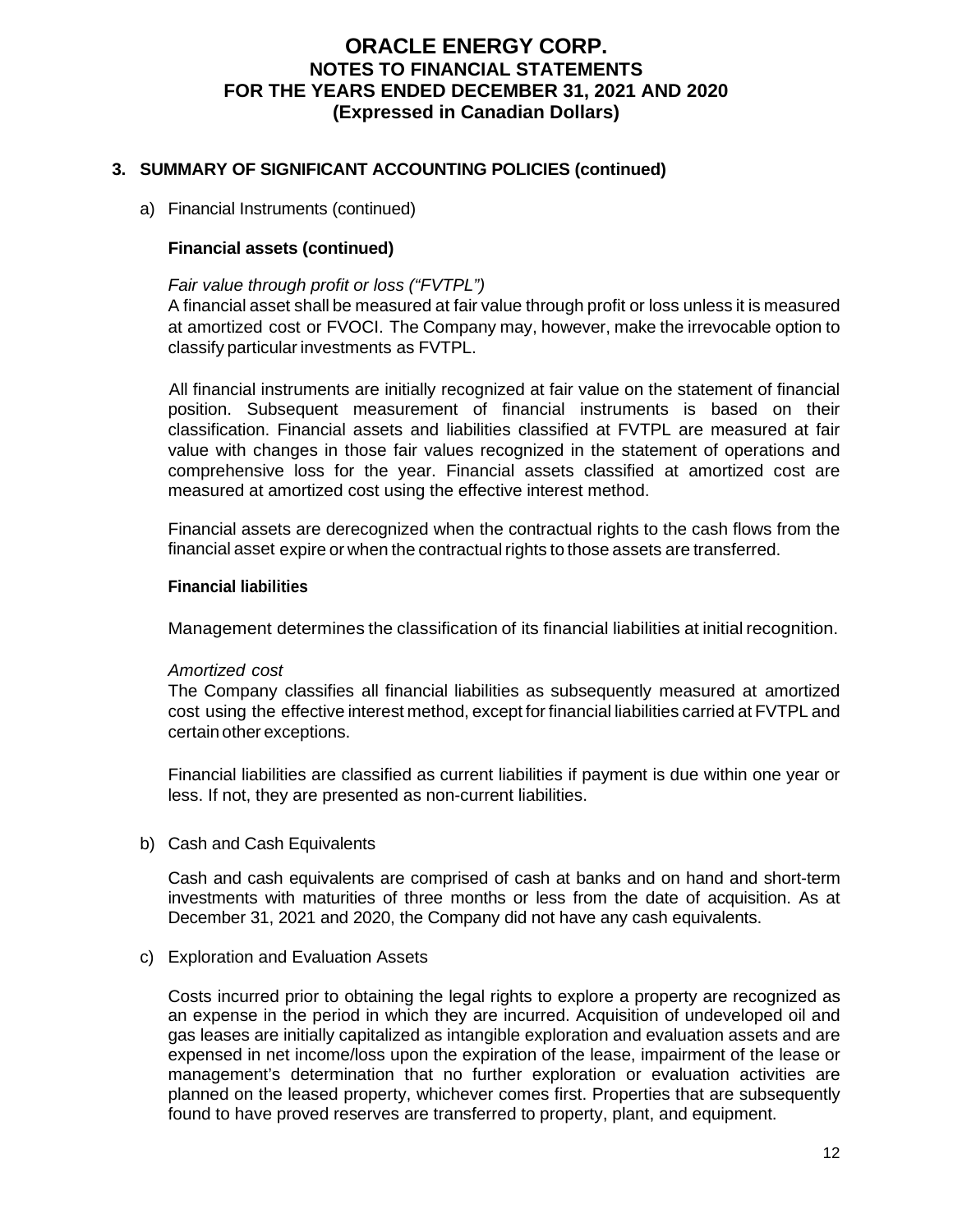### **3. SUMMARY OF SIGNIFICANT ACCOUNTING POLICIES (continued)**

c) Exploration and Evaluation Assets (continued)

The costs directly associated with an exploration well are capitalized as intangible exploration and evaluation assets until the drilling of the well is complete and the results have been evaluated. These costs include directly attributable employee remuneration, materials and fuels used, rig costs and other payments made to contractors.

Assets are classified as exploration and evaluation assets or property, plant, and equipment according to the nature of the expenditures and whether or not technical feasibility and commercial viability of extracting oil and gas assets is demonstrable. Costs are retained in exploration and evaluation assets prior to the establishment of technical feasibility and commercial viability of the project. Such amounts are not subject to depletion or depreciation until they are reclassified to property, plant and equipment once proved reserves have been assigned to the asset. If proved reserves have not been established through the completion of exploration and evaluation activities and there are no future plans for activity in that field, then the exploration and evaluation expenditures are determined to be impaired, and the amounts are expensed.

#### *Impairment*

If no reserves are found upon evaluation, the exploration and evaluation asset is tested for impairment and the amounts are recognized in net income/loss under exploration and evaluation expenditures. If extractable reserves are found and, subject to further appraisal activity which may include the drilling of additional wells, are likely to be developed commercially, the costs continue to be carried as an intangible asset while sufficient and continued progress is made in assessing the commerciality of the reserves. All such carried costs are subject to technical, commercial and management review as well as review for impairment at least once a year to confirm the continued intent to develop or otherwise extract value from the discovery. Lack of intent to develop or otherwise extract value from such discovery would result in the relevant expenditures being written off.

Exploration and evaluation assets are tested for impairment when there are indicators that the carrying value may exceed the recoverable amount, as well as prior to reclassification when the technical feasibility and commercial viability of extracting oil and gas assets is demonstrable. To test for impairment, exploration and evaluation assets are allocated to appropriate cash-generating units. Impairment losses are recognized, as identified, in net income/loss.

#### *Development Costs*

Expenditures incurred on the construction, installation, or completion of infrastructure facilities such as processing and gathering facilities and pipelines, and the drilling of development wells, including unsuccessful development or delineation wells, are capitalized within property and equipment.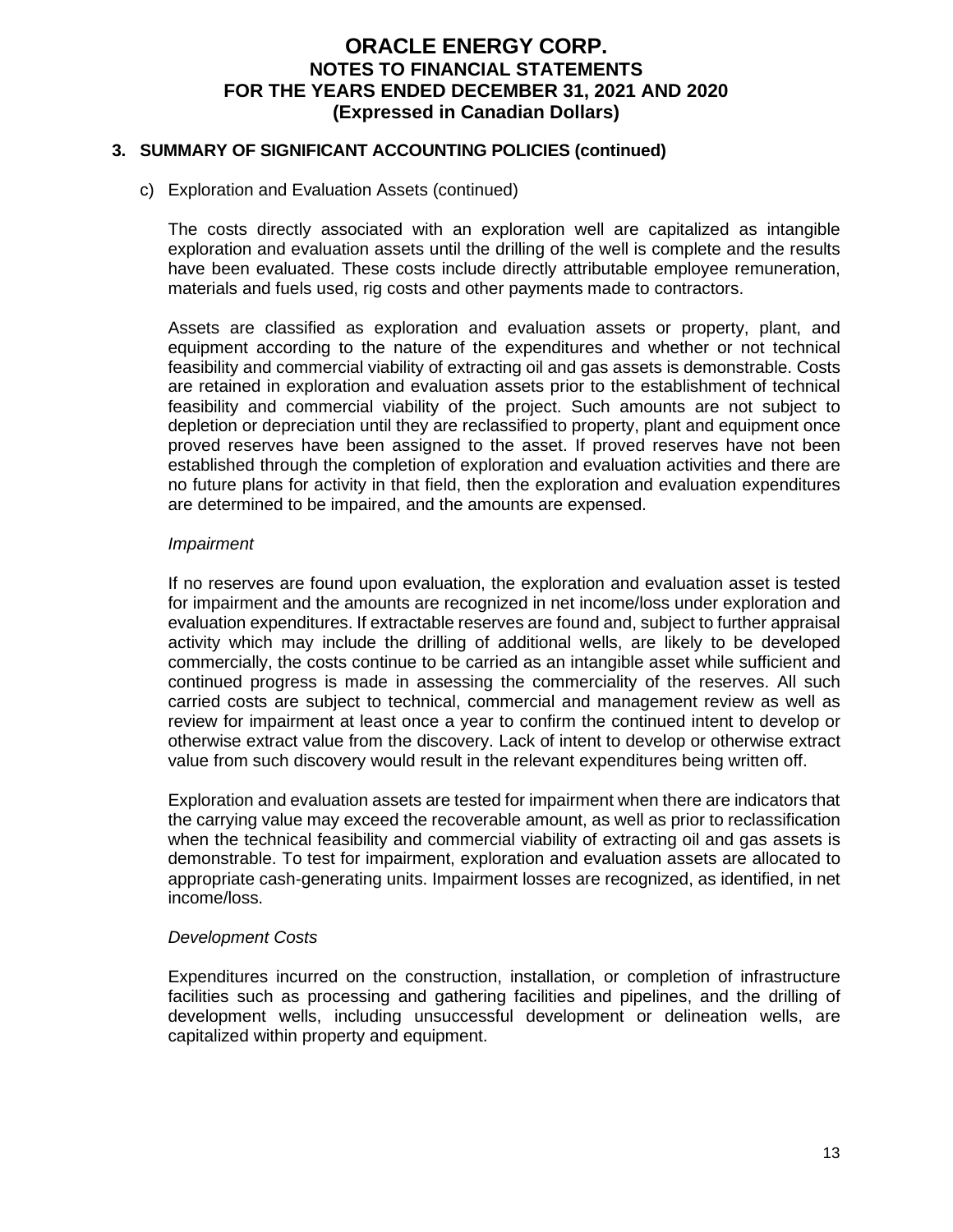### **3. SUMMARY OF SIGNIFICANT ACCOUNTING POLICIES (continued)**

c) Exploration and Evaluation Assets (continued)

#### *Asset Exchanges*

For exchanges or parts of exchanges that involve only exploration and evaluation assets, the exchange is accounted for at carrying value. Exchanges of development and production assets are measured at fair value, unless the exchange transaction lacks commercial substance, or the fair value of the assets given up or the assets received cannot be reliably estimated. The cost of the acquired asset is measured at the fair value of the asset given up unless the fair value of the asset received is more reliable. Where fair value is not used, the cost of the acquired asset is measured at the carrying amount of the asset given up. Any gain or loss on de-recognition of the asset given up is recognized in net income/loss.

d) Share Capital

Common shares are classified as equity. Incremental costs directly attributable to the issue of common shares and share options are recognized as a deduction from equity. Share issue costs incurred in advance of share subscriptions are recorded as non-current deferred assets. Share issue costs related to uncompleted share subscriptions are expensed in the period they are incurred.

Unit offerings require the Company to value each of the unit components separately. Units generally consist of a single common share and a full or a half-warrant. The Company uses the residual value method to value units. Proceeds received on the issuance of units are first allocated to warrants based on the fair market value of the warrants determined using the Black-Scholes option pricing model at the time the units are issued, with the residual being allocated to the common share value.

e) Share-based Payment Transactions

The share option plan allows Company employees and consultants to acquire shares of the Company. The fair value of options granted is recognized as an employee or consultant expense with a corresponding increase in equity. An individual is classified as an employee when the individual is an employee for legal or tax purposes (direct employee) or provides services similar to those performed by a direct employee.

The fair value is measured at grant date, and each tranche is recognized using the graded vesting method over the period during which the options vest. The fair value of the options granted is measured using the Black-Scholes option pricing model taking into account the terms and conditions upon which the options were granted. At each financial position reporting date, the amount recognized as an expense is adjusted to reflect the actual number of share options that are expected to vest.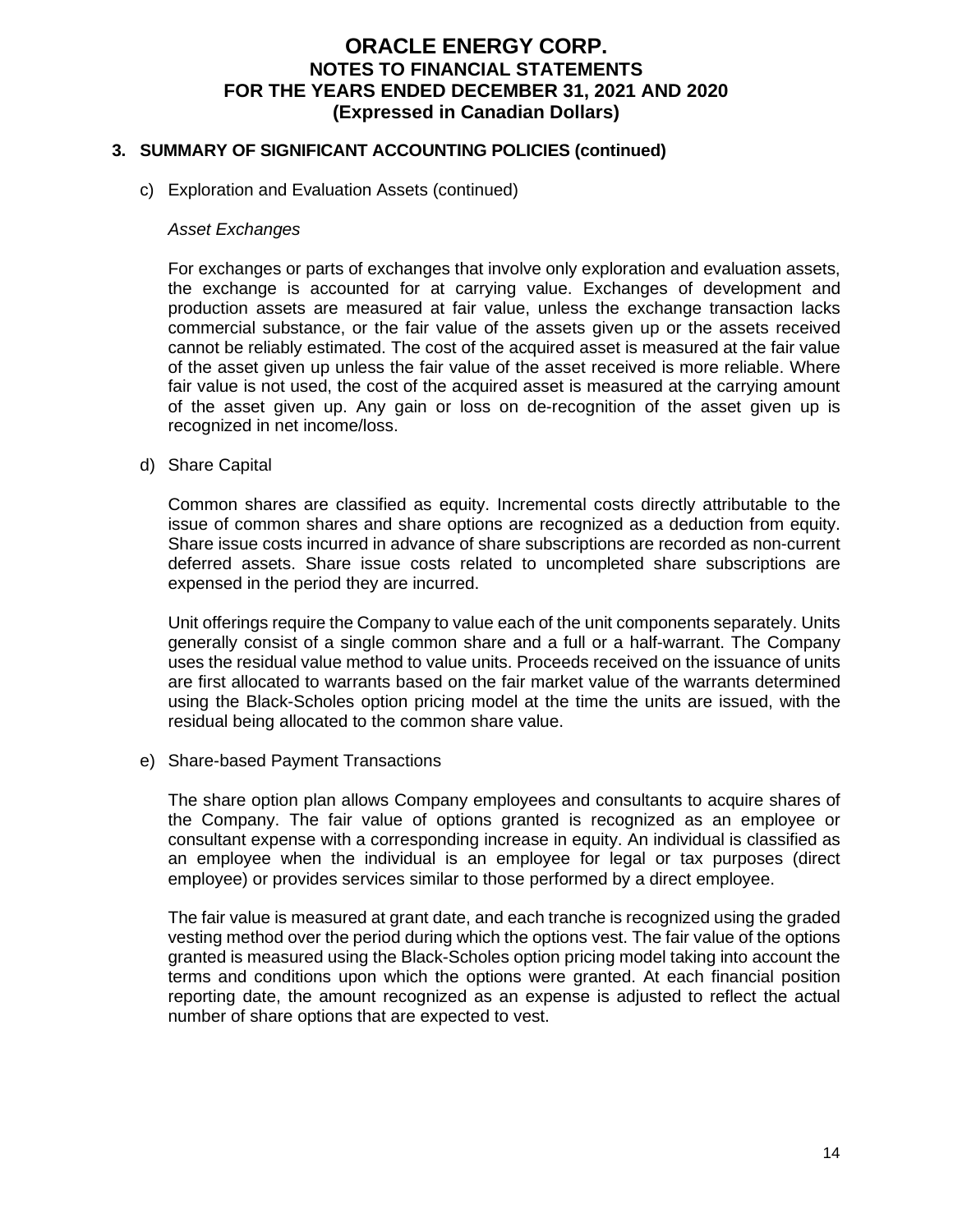### **3. SUMMARY OF SIGNIFICANT ACCOUNTING POLICIES (continued)**

e) Share-based Payment Transactions (continued)

In situations where equity instruments are issued to non‐employees and some or all of the goods or services received by the entity as consideration cannot be specifically identified, they are measured at the fair value of the share‐based payment. Otherwise, share‐based payments are measured at the fair value of goods or services received. All equity-settled share-based payments are reflected in other equity reserves.

#### f) Loss Per Share

Basic loss per share is computed using the weighted average number of common shares issued and outstanding during the reporting period.

The Company uses the treasury stock method to determine the dilutive effect of stock options and other dilutive instruments. Under the treasury stock method, only instruments with exercise amounts less than market prices impact the diluted calculations. In computing diluted loss per share, no shares were added to the weighted average number of common shares outstanding during the years ended December 31, 2021 and 2020, for the dilutive effect of employee stock options and warrants as they were all anti-dilutive or exercise amounts were higher than market prices. No adjustments were required to the reported income/loss in computing diluted per share amounts.

g) Provisions

A provision is recognized in the financial statements when all of the following criteria are satisfied:

- The Company has a present obligation (legal or constructive) as a result of a past event;
- It is probable that an outflow of resources embodying economic benefits will be required to settle the obligation; and
- A reliable estimate can be made as to the amount of the obligation.

The amount recognized as a provision is the "best estimate" of the expenditure required to settle the present obligation at the end of the reporting period. Provisions are determined by discounting the risk-adjusted expected future cash flows to take into consideration risks and uncertainties involving the transaction. The discount rate used is a pre-tax rate that reflects the current market assessment of the time value of money and the risks specific to the liability if those risks have not already been reflected as an adjustment to cash flows. The unwinding of the discount is recognized as a finance expense.

Provisions are reviewed at each reporting date and adjusted to reflect the current best estimate. If it is no longer probable that an outflow of economic benefits will be required, the provision is reversed.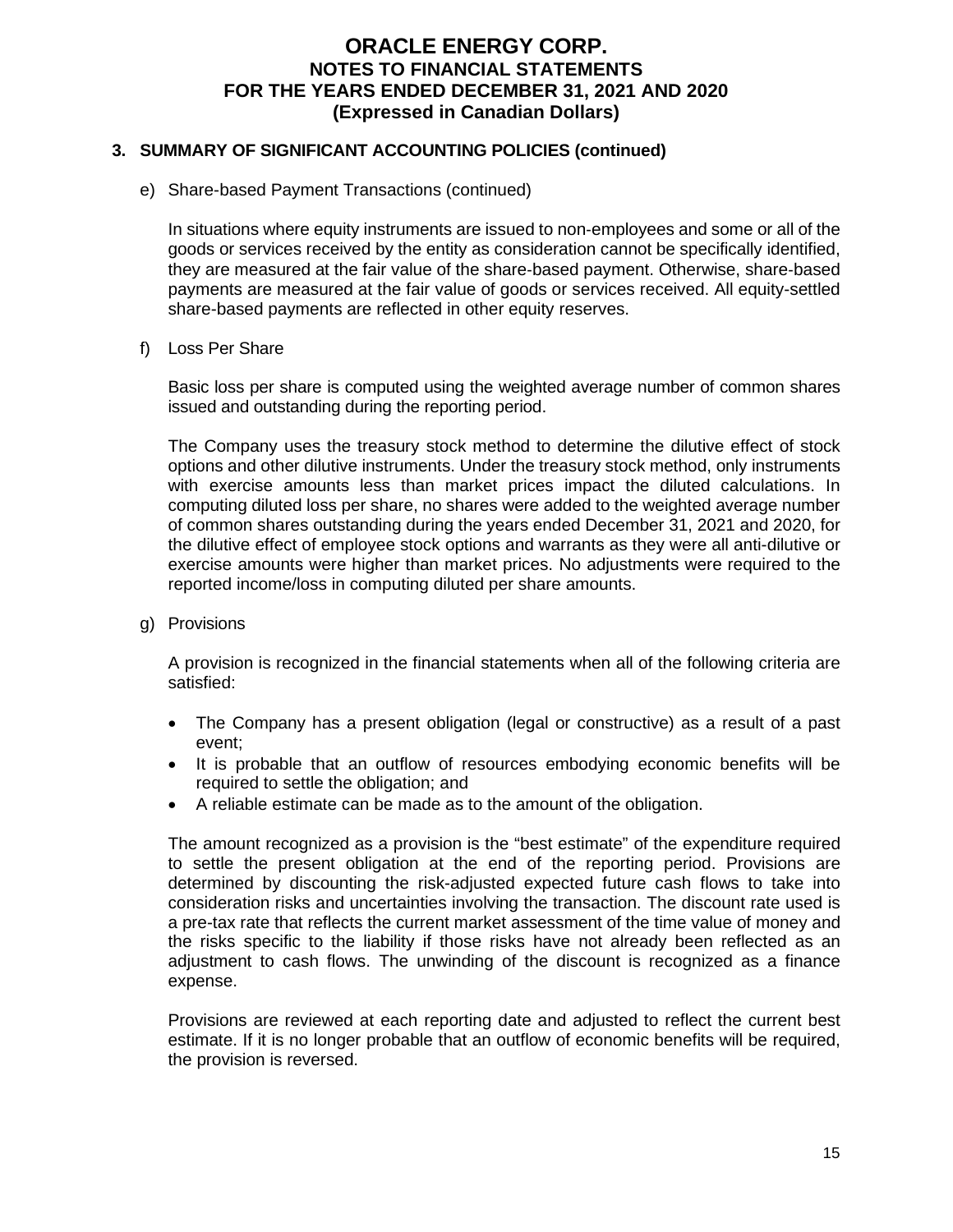### **3. SUMMARY OF SIGNIFICANT ACCOUNTING POLICIES (continued)**

g) Provisions (continued)

### *Decommissioning and Restoration*

Decommissioning and restoration liabilities are recognized when the Company has a present legal or constructive obligation as a result of past events, it is probable that an outflow of resources will be required to settle the obligation, and a reliable estimate of the amount of the obligation can be made. A corresponding amount equivalent to the provision is also recognized as part of the cost of the related property, plant, and equipment. The amount recognized is the estimated cost of decommissioning and restoration, discounted to its present value.

Changes in the estimated timing of decommissioning and restoration or related cost estimates are dealt with prospectively by recording an adjustment to the provision, and a corresponding adjustment to property, plant, and equipment. The liability is progressively increased each period as the effect of discounting unwinds, creating an expense recognized in net income/loss.

h) Income Taxes

Income tax expense comprises current and deferred tax. Current tax and deferred tax are recognized in net income except to the extent that it relates to a business combination or items recognized directly in equity or in other comprehensive income or loss.

Current income taxes are recognized for the estimated income taxes payable or receivable on taxable income or loss for the current year and any adjustment to income taxes payable in respect of previous years. Current income taxes are determined using tax rates and tax laws that have been enacted or substantively enacted by the year-end date.

Deferred tax assets and liabilities are recognized where the carrying amount of an asset or liability differs from its tax base, except for taxable temporary differences arising on the initial recognition of goodwill and temporary differences arising on the initial recognition of an asset or liability in a transaction which is not a business combination and at the time of the transaction affects neither accounting nor taxable profit or loss.

Recognition of deferred tax assets for unused tax losses, tax credits and deductible temporary differences is restricted to those instances where it is probable that future taxable profit will be available against which the deferred tax asset can be utilized. At the end of each reporting period, the Company reassesses unrecognized deferred tax assets. The Company recognizes a previously unrecognized deferred tax asset to the extent that it has become probable that future taxable profit will allow the deferred tax asset to be recovered.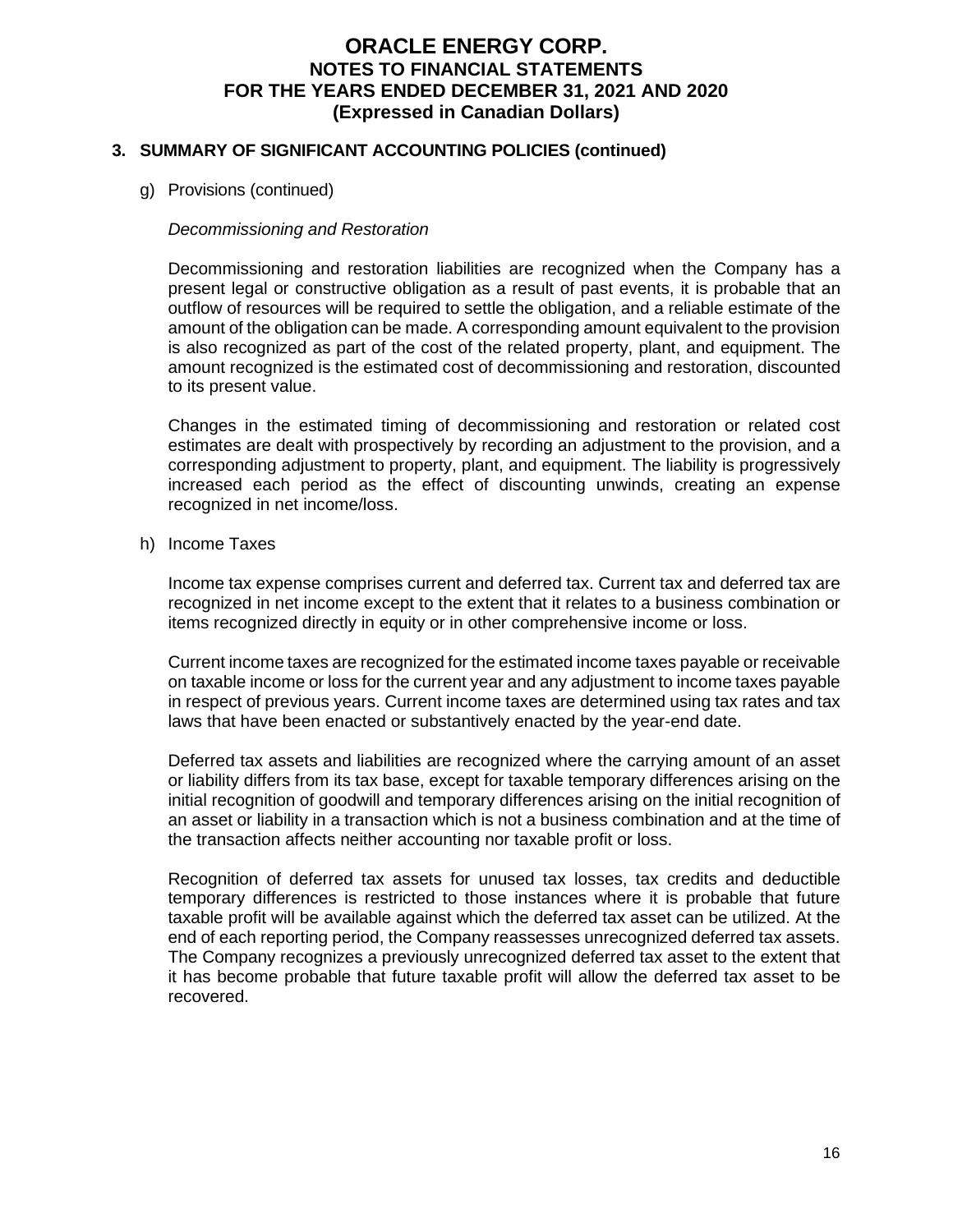### **4. NOTES RECEIVABLE**

Notes receivable are comprised of amounts loaned to an arm's length Corporation for which the Company has been pursuing potential opportunities. The outstanding amount is due on the completion of a transaction with the Corporation or on completing a private placement and is unsecured and bears no interest.

### **5. NOTES PAYABLE**

During the year ended December 31, 2020, the Company entered into debt deferral arrangements in the amount of \$302,677 whereby various related parties, key management and third parties agreed to defer 75% of the amounts owing to three equal installments, repayable from each of the first three private placements completed by the Company subsequent to the first year after the Company completes a qualifying transaction. As a result of the debt settlements and debt deferral arrangements, 25% of the amounts were reclassified from related party debt to current and 75% to long term notes payable.

During the year ended December 31, 2020, the Company borrowed \$40,000 from the Canada Emergency Business Account ("CEBA") program. The CEBA Loan has an initial term that expires on December 31, 2023, throughout which, the CEBA Loan remains interest free. Repayment of \$30,000 by December 31, 2023 results in a \$10,000 loan forgiveness. If the balance is not paid prior to December 31, 2023, the remaining balance will be converted to a 2-year term loan at 5% annual interest, paid monthly effective January 1, 2024. The full balance must be repaid by no later than December 31, 2025.

During the year ended December 31, 2021, the Company borrowed \$2,000 from a company owned by a shareholder and made payments of \$116,974 on outstanding notes payable.

As at December 31, 2021, the total amounts owing were \$298,535 (2020 - \$413,573). The outstanding loans are unsecured and bear no interest.

The summary of notes payable as of December 31, 2021 and 2020 is as follows:

|                                        | <b>DECEMBER 31</b> |           |    |           |
|----------------------------------------|--------------------|-----------|----|-----------|
|                                        |                    | 2021      |    | 2020      |
| Notes payable                          | S                  | 258,535   | \$ | 373,573   |
| <b>CEBA</b>                            |                    | 40,000    |    | 40,000    |
| Total notes payable                    |                    | 298,535   |    | 413,573   |
| Current notes payable                  |                    | (45, 283) |    | (70, 896) |
| Long term portion                      |                    | 253,252   |    | 342,677   |
| Discounting of long-term notes payable |                    | (37, 765) |    | (38, 929) |
| Add: accretion                         |                    | 17,938    |    | 1,164     |
| Long term notes payable                |                    | 233,425   | S  | 304,912   |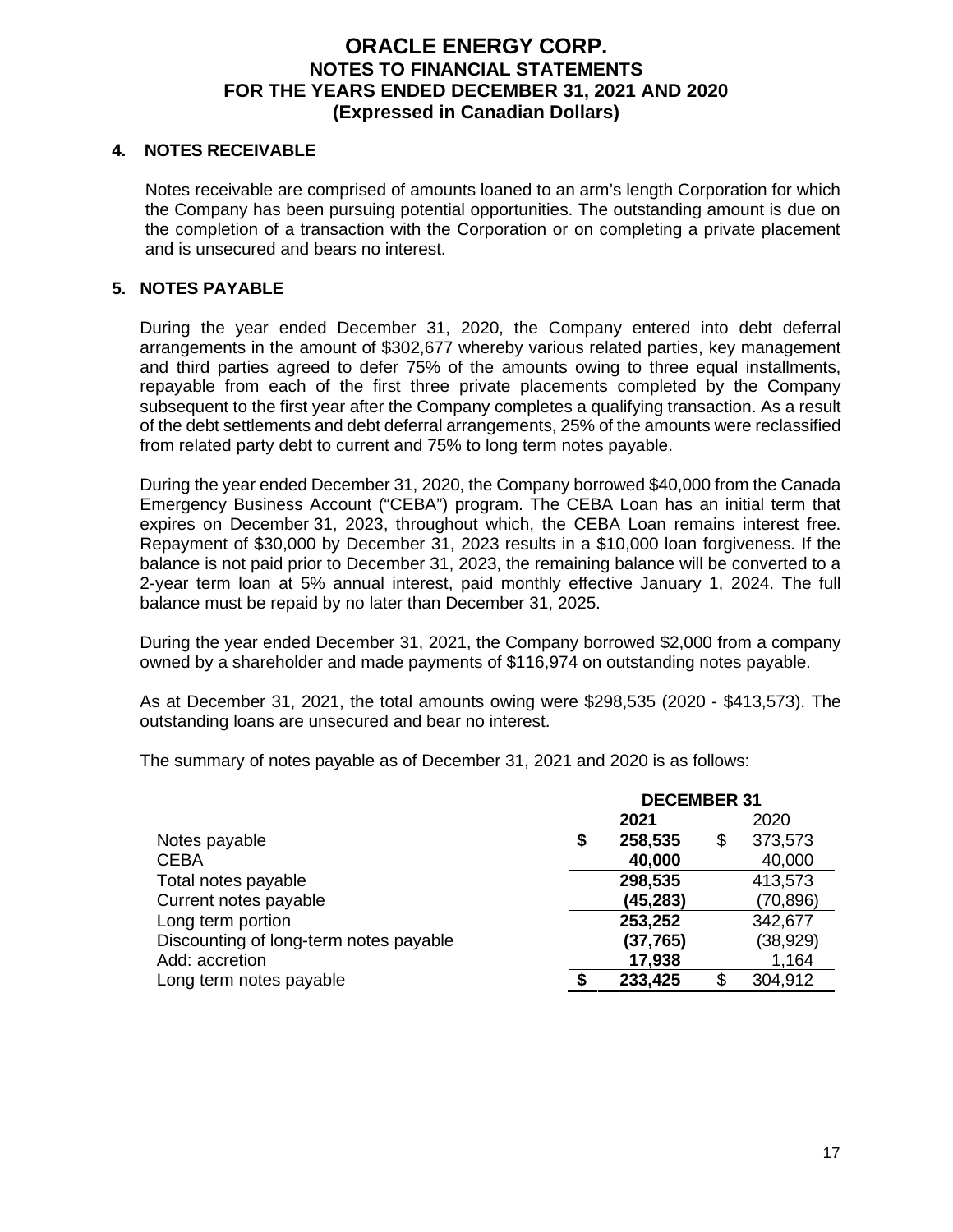### **6. RELATED PARTY BALANCES AND TRANSACTIONS**

Related party transactions are in the normal course of operations and are measured at the exchange amount, which is the amount of consideration established and agreed to by the related parties.

Transactions with Key Management Personnel

|                                         | <b>YEAR ENDED</b><br><b>DECEMBER 31</b> |           |   |        |
|-----------------------------------------|-----------------------------------------|-----------|---|--------|
|                                         | 2020<br>2021                            |           |   |        |
| Salaries, and other short-term benefits |                                         | 16,000 \$ |   | 15,000 |
| Consulting fees                         |                                         | 52,000    |   |        |
| Legal fees                              |                                         | 23,206    |   | 24,000 |
|                                         |                                         | 91,206    | S | 39,000 |

Key management personnel are the persons responsible for planning, directing, and controlling the activities of the Company, and include both executive and non-executive directors, certain senior officers, and entities controlled by such persons. The Company considers all directors and officers of the Company to be key management personnel.

As at December 31, 2021, \$55,206 (2020 - \$62,569) was owing to key management personnel or to a company controlled by an officer or director and the amounts were included in due to related parties. The amounts payable are non-interest bearing, are unsecured, and have no specific terms of repayment.

As at December 31, 2021, \$77,403 (2020 - \$89,988) was owing to key management personnel or to a company controlled by an officer or director and the amounts were included in notes payable.

#### **7. SHARE CAPITAL**

a) Authorized

Unlimited common shares without par value 5,000,000 preferred shares, par value of \$5 per share (none issued)

b) Issued and Outstanding

During the year ended December 31, 2021, the Company completed a share consolidation on a 5:1 basis. The number of shares outstanding has been retroactively restated to reflect the results of the share consolidation.

The following shares were issued during the year ended December 31, 2021:

 10,000,000 units at a price of \$0.10 per unit for proceeds of \$1,000,000. Each Unit is comprised of 1 common share of the Company and one half (1/2) of a common share purchase warrant with each full warrant being exercisable for an additional common share of the Company at \$0.15 for 12 months. Finder's fees of \$57,960 were paid in cash and 579,600 agent's warrants were issued in connection with the private placement.

There were no shares issued during the year ended December 31, 2020.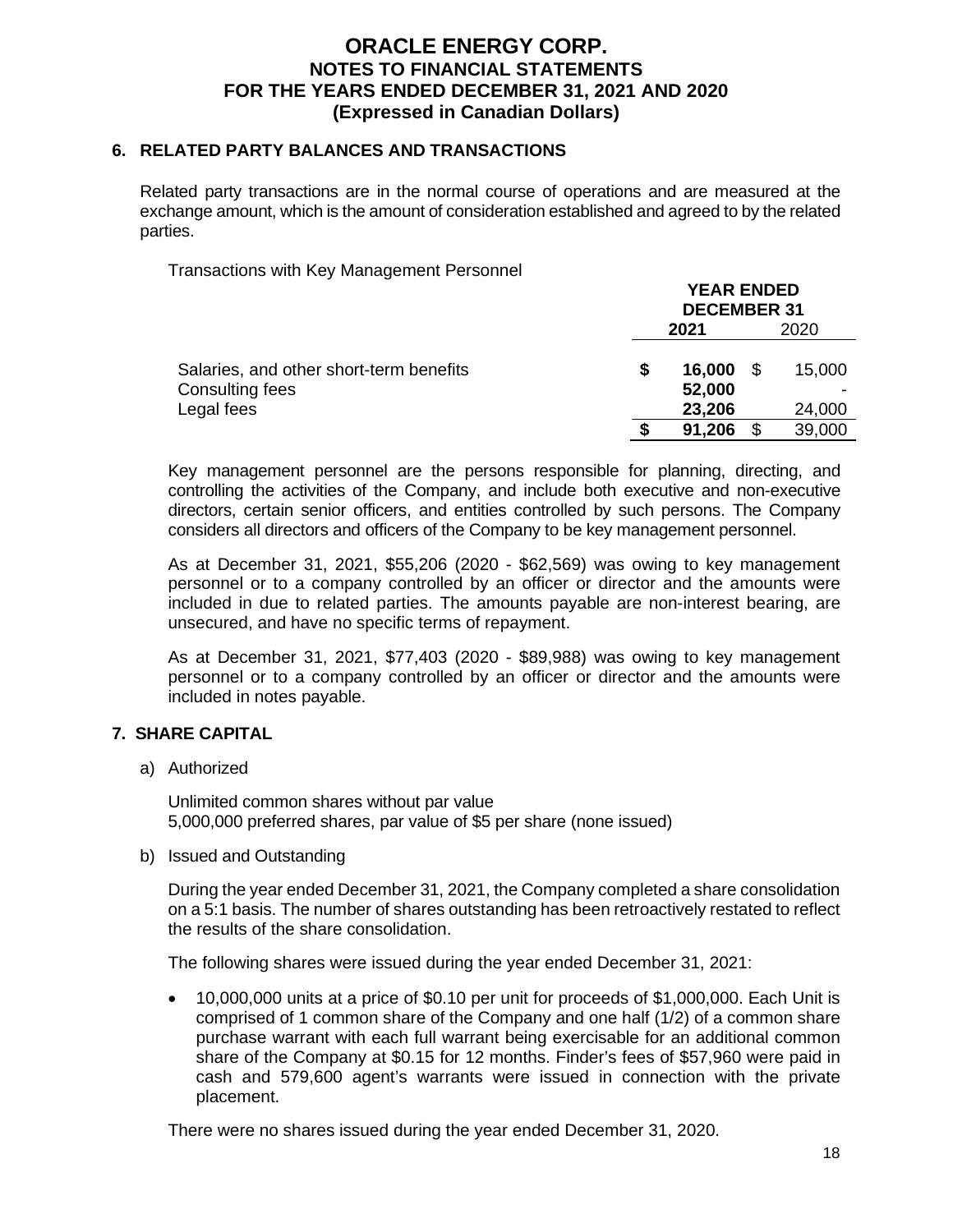### **7. SHARE CAPITAL (continued)**

c) Warrants

A summary of the changes in the Company's share purchase warrants is as follows:

|                                              | <b>NUMBER OF</b><br><b>WARRANTS</b> | <b>WEIGHTED AVERAGE</b><br><b>EXERCISE PRICE</b> |              |
|----------------------------------------------|-------------------------------------|--------------------------------------------------|--------------|
| Balance, December 31, 2019<br><b>Expired</b> | 11,127,650<br>(11, 127, 650)        | S                                                | 0.95<br>0.95 |
| Balance, December 31, 2020                   |                                     |                                                  |              |
| <b>Issued</b>                                | 5,579,600                           |                                                  | 0.15         |
| Balance, December 31, 2021                   | 5,579,600                           |                                                  | 0.15         |

The following table summarizes the Company's warrants outstanding and exercisable at December 31, 2021:

| <b>NUMBER</b><br>ΟF                   |         |                                 |                    |
|---------------------------------------|---------|---------------------------------|--------------------|
| <b>WARRANTS</b><br><b>OUTSTANDING</b> |         | <b>EXERCISE</b><br><b>PRICE</b> | <b>EXPIRY DATE</b> |
| 5,334,000                             | $\star$ | \$0.15                          | September 10, 2022 |
| 245,600                               | $***$   | \$0.10                          | September 10, 2022 |
| 5,579,600                             |         |                                 |                    |

\* Includes 334,000 agent's warrants. Each warrant is exercisable for one common share.

\*\* Includes 245,600 agent's warrants. Each warrant is exercisable for one unit. Each unit is comprised of one common share and one full share purchase warrant entitling the holder to acquire one additional common share at a price of \$0.15 per share for 12 months from closing.

The fair value of 5,000,000 warrants issued in connection with private placements was estimated on the date of issuance using the Black-Scholes option pricing model. The fair value of \$379,604 was recorded as reserves and deducted from share capital.

The fair value of 334,000 agent's warrants issued in connection with private placements was estimated on the date of issuance using the Black-Scholes option pricing model. The fair value of \$25,358 was recorded as share issue costs.

The fair value of 245,600 agent's warrants issued in connection with private placements was estimated on the date of issuance using the Black-Scholes option pricing model in combination with the Geske compound option pricing model for underlying warrants. The fair value of \$41,200 was recorded as share issue costs.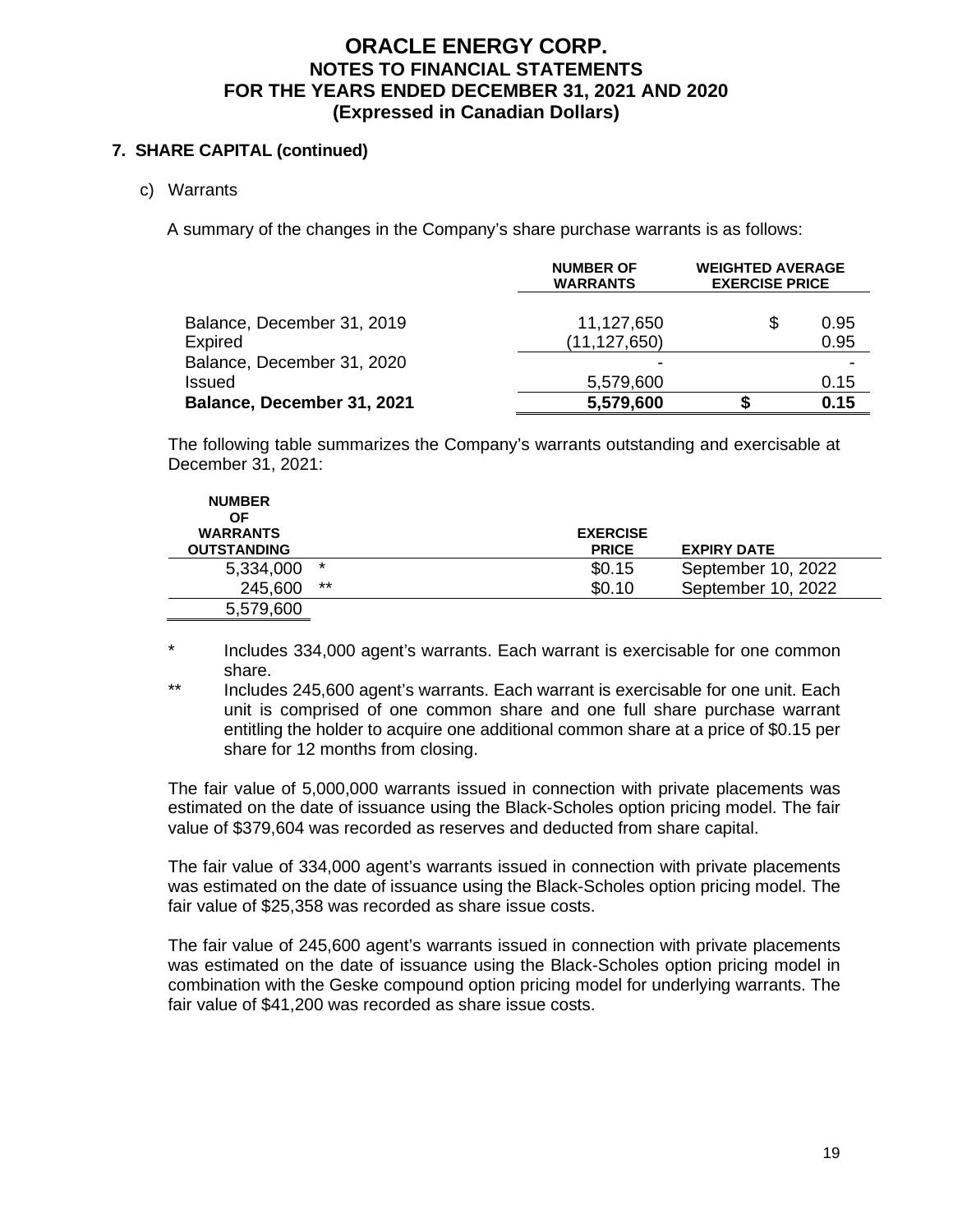### **7. SHARE CAPITAL (continued)**

c) Warrants (continued)

Assumptions used in the option-pricing model are as follows:

|                            | 2021       | 2020 |  |
|----------------------------|------------|------|--|
|                            |            |      |  |
| Risk-free interest rate    | 0.40%      | -    |  |
| Expected life              | 1 year     | -    |  |
| <b>Expected volatility</b> | 136.5%     | -    |  |
| <b>Expected dividends</b>  | <b>Nil</b> |      |  |
|                            |            |      |  |

#### d) Incentive Stock Options

The Company's Stock Option Plan ("the Plan") follows the policies of the TSX Venture Exchange regarding stock option awards granted to employees, directors, and consultants. The stock option plan allows a maximum of 10% of the issued shares to be reserved for issuance under the plan.

There were no options granted during the years ended December 31, 2021 and 2020.

A summary of the changes in the Company's stock options is as follows:

|                                     |                          | <b>WEIGHTED AVERAGE</b> |                |  |
|-------------------------------------|--------------------------|-------------------------|----------------|--|
|                                     | <b>NUMBER OF OPTIONS</b> | <b>EXERCISE PRICE</b>   |                |  |
| Balance, December 31, 2019          | 1,072,000                |                         | 0.75           |  |
| Cancelled                           | (332,000)                |                         | 0.75           |  |
| Forfeited                           | (740,000)                |                         | 0.75           |  |
| Balance, December 31, 2020 and 2021 |                          | S                       | $\blacksquare$ |  |

There were no outstanding options as at December 31, 2021.

#### **8. MANAGEMENT OF CAPITAL**

The Company's objectives when managing capital are to pursue and complete the identification and evaluation of assets, properties or businesses with a view to acquisition. The Company does not have any externally imposed capital requirements to which it is subject.

As at December 31, 2021 and 2020, the Company had capital resources consisting of cash. The Company manages the capital structure and makes adjustments to it in light of changes in economic conditions and the risk characteristics of the underlying assets. To maintain or adjust the capital structure, the Company may attempt to issue new shares or borrow cash.

The Company's investment policy is to invest its excess cash in investment instruments in high credit quality financial institutions with terms to maturity selected with regards to the expected time of expenditures from continuing operations.

**WEIGHTED AVERAGE**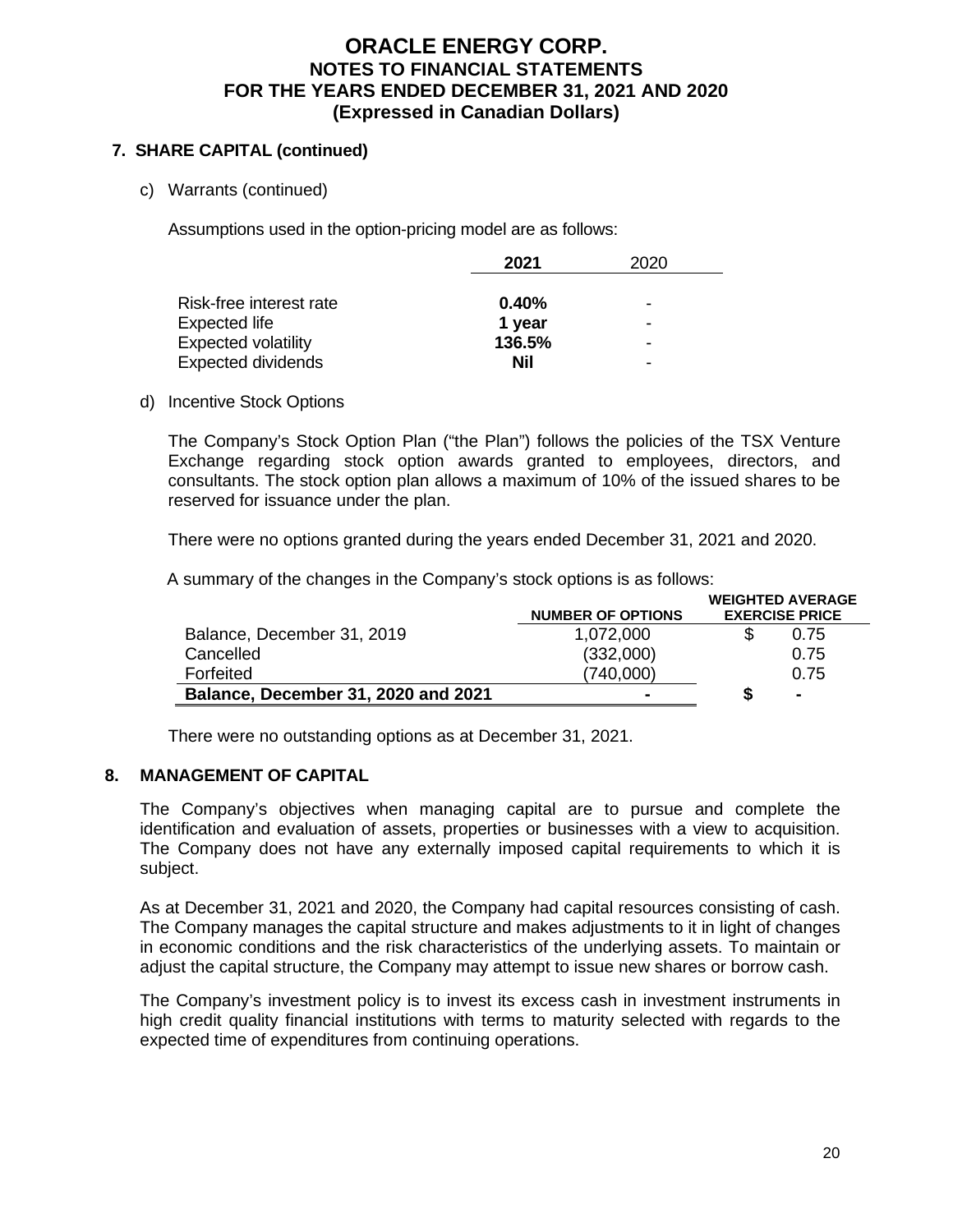### **8. MANAGEMENT OF CAPITAL (continued)**

The Company's ability to continue as a going concern is dependent upon successful completion of additional financing, continuing support of creditors and its ability to attain profitable operations.

### **9. FINANCIAL RISK EXPOSURE AND RISK MANAGEMENT**

The Company is exposed in varying degrees to a number of risks arising from financial instruments. Management's close involvement in the operations allows for the identification of risks and variances from expectations. The Company does not participate in the use of financial instruments to mitigate these risks and has no designated hedging transactions. The Board approves and monitors the risk management processes. The Board's main objectives for managing risks are to ensure liquidity, the fulfillment of obligations, the continuation of the Company's exploration activities, and limited exposure to credit and market risks. There were no changes to the objectives or the process from the prior period.

The types of risk exposure and the way in which such exposures are managed are as follows:

a) Credit Risk

Credit risk primarily arises from the Company's cash, amounts receivable and note receivable. The risk exposure is limited to their carrying amounts at the statement of financial position date. Cash is held as cash deposits or invested in guaranteed investment certificates with various maturity dates. The Company does not invest in asset-backed deposits or investments and does not expect any credit losses. The Company periodically assesses the quality of its investments and is satisfied with the credit rating of the bank and the investment grade of the guaranteed investment certificates. Amounts receivable primarily consists of Goods and Services Tax (GST) credits. The Company evaluates the creditworthiness of the counterparty and the fair value of the credit loss of the note receivable.

b) Liquidity Risk

Liquidity risk is the risk that the Company will not be able to meet its financial obligations as they become due. The Company ensures there is sufficient capital to meet short-term business requirements. One of management's goals is to maintain an optimal level of liquidity through the active management of assets, liabilities and cash flows. The Company's accounts payable and accrued liabilities and due to related parties are due within one year and notes payables are due within three years.

The Company's cash is deposited in major banks or invested in guaranteed investment certificates, which are available on demand to fund the Company's operating costs and other financial demands.

c) Market Risk

The significant market risks to which the Company is exposed are currency, interest rate, commodity and equity price risks.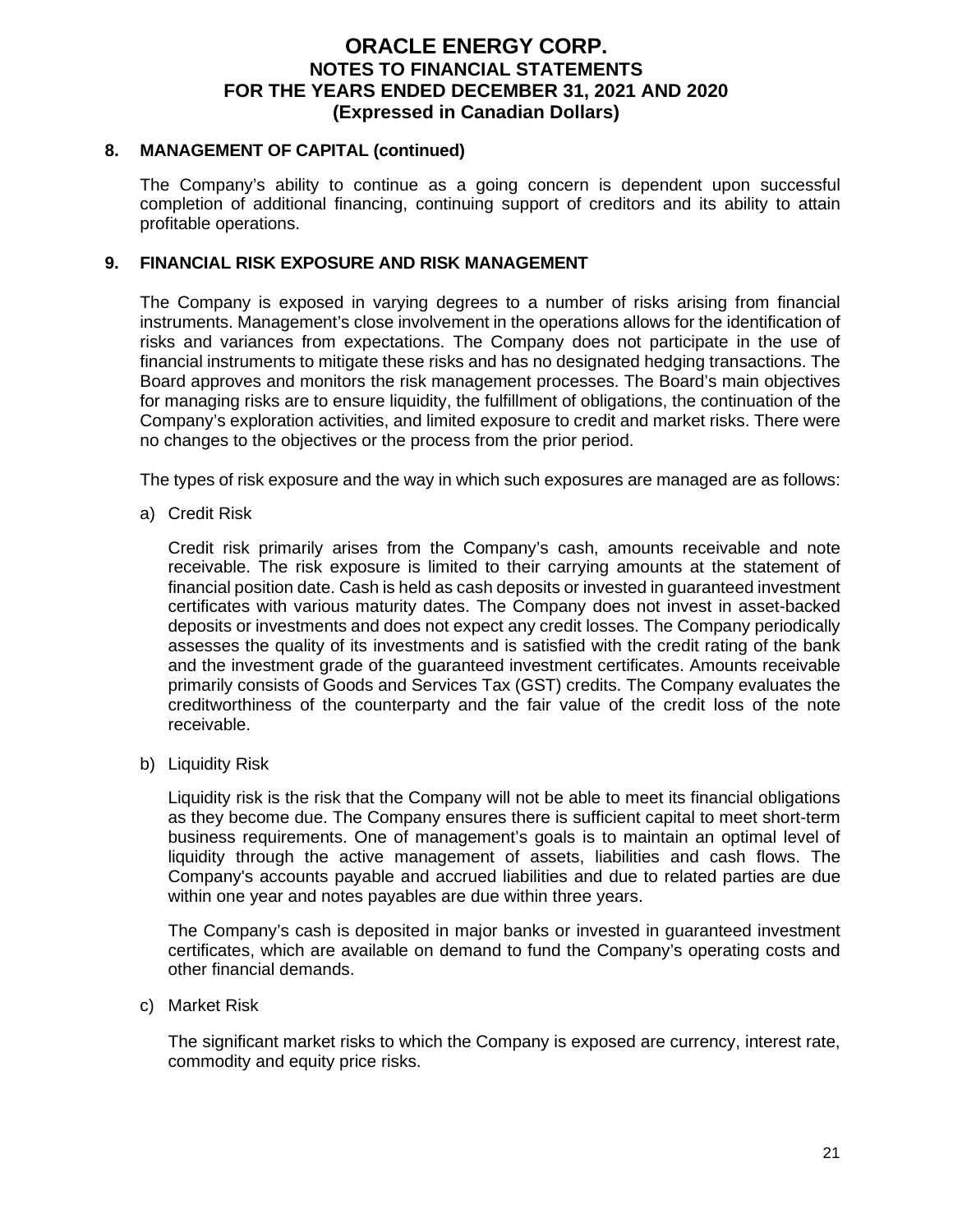### **9. FINANCIAL RISK EXPOSURE AND RISK MANAGEMENT (continued)**

- c) Market Risk (continued)
	- i) Currency Risk

The operating results and financial position of the Company are reported in Canadian dollars. As the Company is exploring opportunities in an international environment, some of the Company's financial instruments and transactions are denominated in currencies other than the Canadian dollar. The results of the Company's operations are subject to currency risk.

The majority of the Company's costs are incurred in Canada and are denominated in Canadian dollars. Foreign currency transactions are translated into the functional currency using the exchange rates prevailing on the transaction date.

The Company has not entered into any agreements or purchased any foreign currency hedging instruments to hedge possible currency risks at this time. Management believes the foreign exchange risk derived from currency conversions is not significant, and therefore, does not hedge its foreign exchange risk.

As at December 31, 2021 and 2020, the Company is exposed to currency risk through the following monetary assets and liabilities denominated in foreign currencies:

|                        | <b>DECEMBER 31</b><br>2021 |                | <b>DECEMBER 31</b><br>2020 |        |
|------------------------|----------------------------|----------------|----------------------------|--------|
| Cash                   | USD                        | 76             | USD                        | 46     |
| Accounts payable       | <b>USD</b>                 | 2,227          | <b>USD</b>                 | 1,118  |
| Due to related parties | USD                        | $\blacksquare$ | USD                        | 4,000  |
| Notes payable          | USD                        | 12,000         | USD                        | 12,000 |

Based on the above net exposures and assuming that all other variables remain constant, a 10% change in the value of the foreign currencies against the Canadian dollar would result in an increase or decrease of \$1,794 (2020 - \$1,707) in income/loss from operations.

ii) Interest Rate Risk

The Company's policy is to invest excess cash in guaranteed investment certificates at fixed or floating rates of interest and cash equivalents are to be maintained in floating rates of interest in order to maintain liquidity, while achieving a satisfactory return for shareholders. As at December 31, 2021 and 2020, no cash was held in interest bearing deposits. Fluctuations in interest rates impact the value of cash and cash equivalents. The Company manages risk by monitoring changes in interest rates in comparison to prevailing market rates.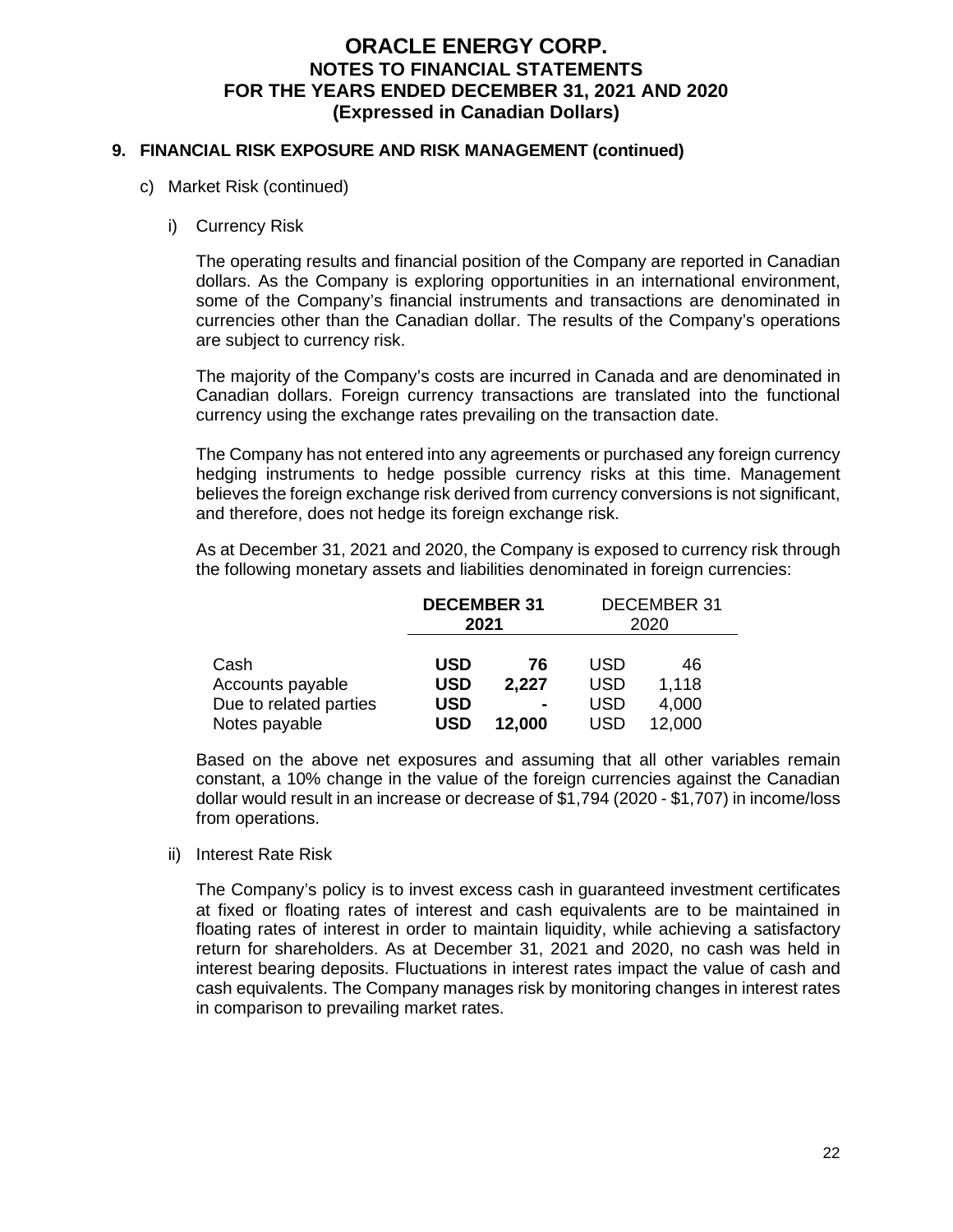### **9. FINANCIAL RISK EXPOSURE AND RISK MANAGEMENT (continued)**

- c) Market Risk (continued)
	- iii) Commodity and Equity Price Risk

The Company is exposed to price risk with respect to equity prices. Equity price risk is defined as the potential adverse impact on the Company's financing abilities due to movements in individual equity prices or general movements in the stock market. The company closely monitors equity prices and the stock market to determine the appropriate course of action to be taken by the Company.

As at December 31, 2021 and 2020, the Company had no investments subject to commodity and equity price risk.

#### **10. INCOME TAXES**

The Company's provision for income taxes differs from the amounts computed by applying the combined Canadian federal and provincial income tax rates to the loss as a result of the following:

|                                                                                                                                                   | <b>DECEMBER 31</b> |                                              |    |                             |
|---------------------------------------------------------------------------------------------------------------------------------------------------|--------------------|----------------------------------------------|----|-----------------------------|
|                                                                                                                                                   |                    | 2021                                         |    | 2020                        |
| Statutory tax rates                                                                                                                               |                    | 27%                                          |    | <b>27%</b>                  |
| Expected income recovery provision<br>Non-deductible permanent differences and other<br>Change in estimate<br>Change in tax assets not recognized | \$                 | (86,000)<br>(21,000)<br>(221,000)<br>328,000 | \$ | (14,000)<br>11,000<br>3,000 |
| Income tax provision (recovery)                                                                                                                   |                    | ۰                                            | £. |                             |

The tax effects of temporary timing differences that give rise to significant components of the deferred tax assets and liabilities are as follows:

|                                          | <b>DECEMBER 31</b> |               |  |
|------------------------------------------|--------------------|---------------|--|
|                                          | 2021               | 2020          |  |
| Deferred tax assets                      |                    |               |  |
| Non-capital losses carried forward       | \$3,124,840        | \$2,764,563   |  |
| Resource deductions and other            | 2,288,186          | 2,288,186     |  |
| Share issue costs                        | 27,858             | 60,374        |  |
| Total deferred tax assets                | 5,440,884          | 5,113,123     |  |
| Less: Deferred tax assets not recognized | (5,440,884)        | (5, 113, 123) |  |
| Net deferred tax assets                  |                    |               |  |